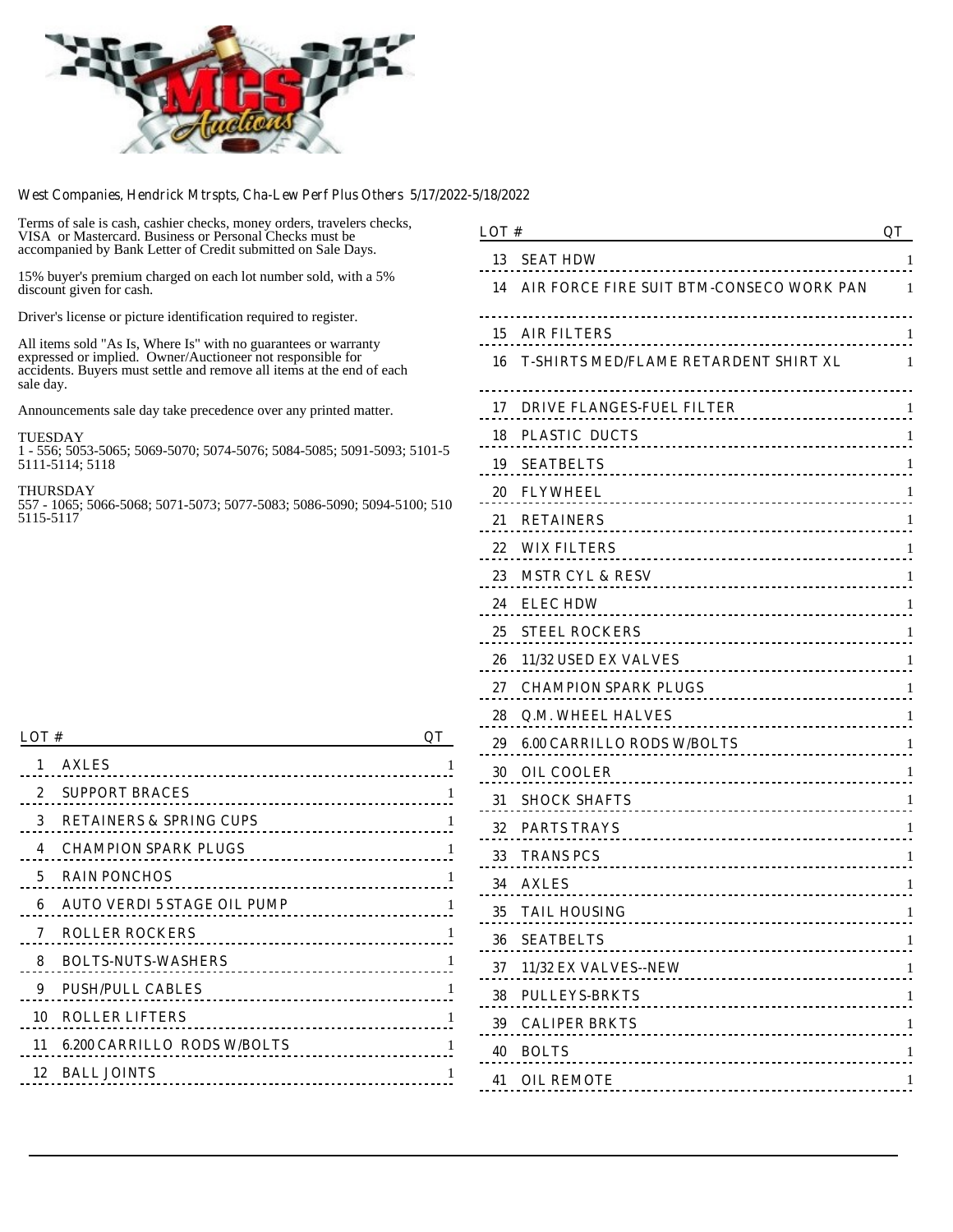| LOT#                                                            | <b>OT</b> |
|-----------------------------------------------------------------|-----------|
| <b>STEEL ROCKERS</b><br>42                                      | 1         |
| <b>43 ROCKER STANDS</b>                                         |           |
| 44<br><b>TRANS PCS</b>                                          | 1         |
| <b>45 BRAKE LINE</b><br><u></u>                                 | 1         |
| <b>SHOCKS</b><br>46                                             | 1         |
| 47 E-TRAC RINGS                                                 | 1         |
| 48 MSTR CYL & RESV                                              | 1         |
| 49<br><b>ALT-NEW</b>                                            | 1         |
| 50<br><b>SPRING RUBBERS</b>                                     | 1         |
| <b>51 CARDED ITEMS</b>                                          | 1         |
| 52 ROLLER ROCKERS                                               | 1         |
| 53 P/S QUICKNER<br>                                             | 1         |
| 54 HAND TOOLS<br>--------------------------------               | 1         |
| 55 WISCO PISTONS-NEW<br><u></u> .                               | 1         |
| <b>56 FLASHLIGHT-CALIPERS-COMP GAUGE</b>                        | 1         |
| 57 LOCKER<br><u></u> .                                          | 1         |
| 58<br><b>SEATBELT HDW</b>                                       | 1         |
| 59 PINION HOUSING                                               | 1         |
| 60<br><b>MODIFIED HEADERS</b>                                   | 1         |
| 61<br><b>HAND TOOLS</b>                                         | 1         |
| <b>CLUTCH DISCS/SPACER</b><br>62                                | 1         |
| 63<br><b>SEALS</b><br><u></u>                                   | 1         |
| 64<br>MEMORABILIA                                               | 1         |
| 65<br><b>ALUM SPOOL</b>                                         | 1         |
| <b>66 SOCKET/WRENCH SET</b><br>-------------------------------- | -1        |
|                                                                 | -1        |
| 68 TOOL BAGS                                                    | -1        |
| 69 SNAP-ON IMPACT WRENCHES                                      |           |
| 70 AIR FILTERS                                                  | -1        |
| 71 MSD IGN BOX                                                  | -1        |
| 72 RO7 CAM BEARINGS                                             | -1        |
|                                                                 | -1        |
| 74 MSTR CYLS                                                    | -1        |
| 75 AUTO VERDI 5 STAGE OIL PUMP                                  |           |
| <b>76 BEARINGS-WINDOW NET-TUBING</b>                            | -1        |

| LOT# | QT                                                      |   |
|------|---------------------------------------------------------|---|
| 77   | <b>BATTERIES-BRKTS-ELEC WIRING</b>                      | 1 |
| 78   | <b>ROLLER LIFTERS</b>                                   | 1 |
| 79   | <b>ELEC MOTORS/SHAFTS/BRKTS</b><br>.                    | 1 |
| 80   | <b>ELEC TRAK BAR ADJUSTERS</b><br><u>.</u>              | 1 |
| 81   | <b>BATTERY CABLES/SELECTOR SWITCH</b>                   | 1 |
| 82   | <b>CHAMPION SPARK PLUGS</b><br><u></u>                  | 1 |
| 83   | <b>RO7 CAM COVERS/CAM PCS</b><br>.                      | 1 |
| 84   | <b>7 MM EX VALVES-NEW</b>                               | 1 |
| 85   | <b>ELEC MOTORS/BRKTS/TEMP PROBE</b><br><u>.</u>         | 1 |
| 86   | <b>JE PISTONS-NEW</b>                                   | 1 |
| 87   | <b>CARDED ITEMS</b><br>                                 | 1 |
| 88   | <b>HARDLINE CLAMPS\</b>                                 | 1 |
| 89   | <b>BUMP STOPS</b>                                       | 1 |
| 90   | <b>ILMOR VALVES/VALVE SPRINGS/ROLLER ROCKE</b>          | 1 |
| 91   | <b>SHOCKS</b>                                           | 2 |
| 92   | <b>CORVETTE ANTENNA</b>                                 | 1 |
| 93   | <b>SWEET SERVO</b><br>                                  | 1 |
| 94   | <b>BBC VALVE COVERS</b>                                 | 1 |
| 95   | <b>INTAKE VALVES-NEW</b><br>--------------------------- | 1 |
| 96   | <b>TORQUE WRENCH</b>                                    | 1 |
| 97   | <b>DIAL INDICATOR</b><br><u></u>                        | 1 |
| 98   | <b>REAR SWAY BAR ARMS</b>                               | 1 |
| 99   | TRANS GEARS & SHAFT                                     | 1 |
| 100  | <b>CARDED ITEMS</b>                                     | 1 |
|      | 101 MSTR CYLS & RESV                                    | 1 |
|      | 102 SEATBELTS 1                                         |   |
|      | 103 VESTS 1                                             |   |
|      | 104 TORSION BARS                                        |   |
|      | 105 T-SHIRTS WARD BURTON (L) 1                          |   |
|      | <b>106 ROLLER ROCKERS</b>                               |   |
|      | 107 RAIN PONCHOS AJ FOYT<br>1197 - RAIN PONCHOS AJ FOYT |   |
|      | 108 SHOCK PCS                                           |   |
|      | 109 6.200 CARRILLO RODS W/BOLTS                         |   |
|      | 110 MIG GUN LINERS-BRAKE LINE GUARD 1                   |   |
|      |                                                         |   |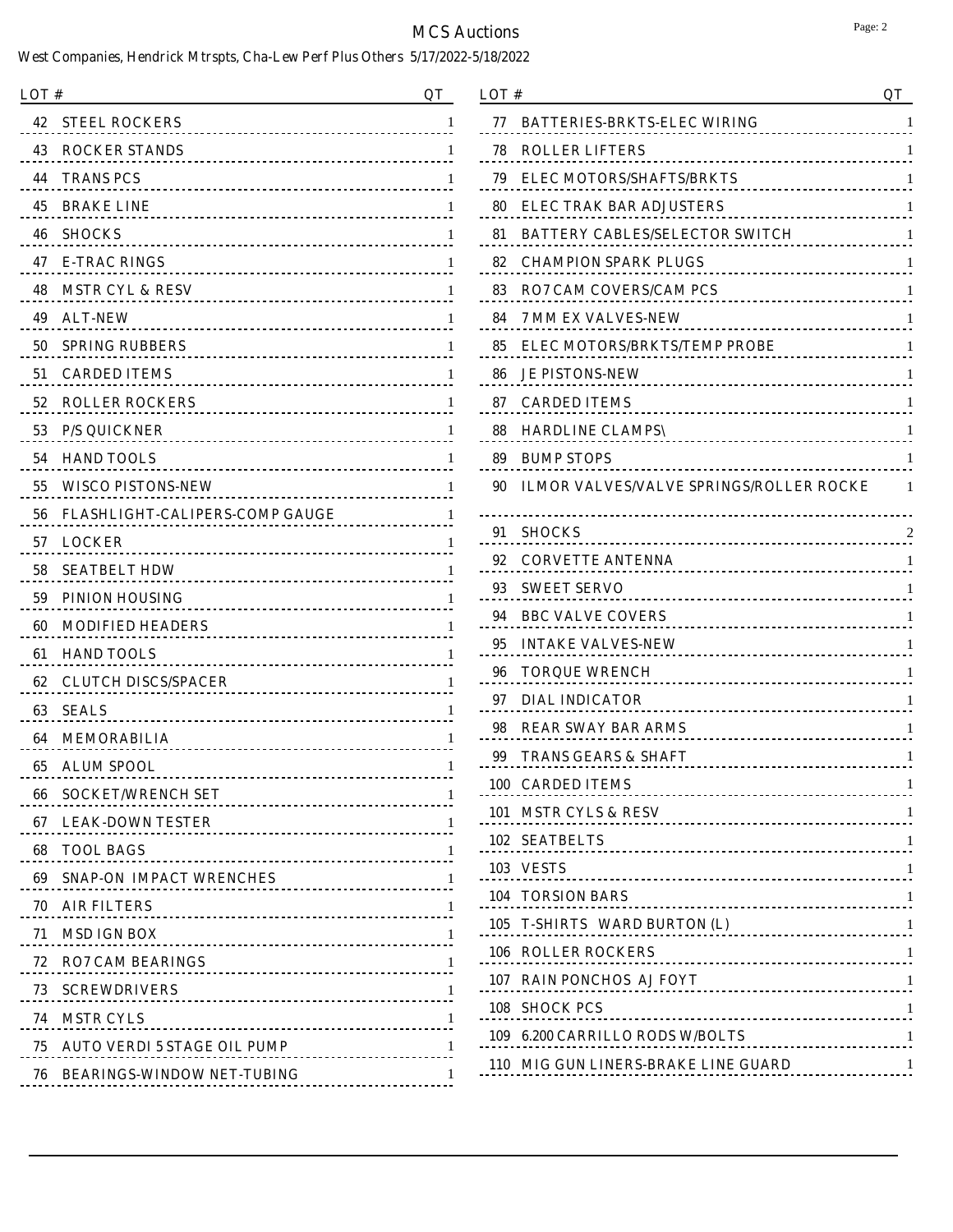| LOT #<br>OТ                                                                                                                                                                                                                      |    |
|----------------------------------------------------------------------------------------------------------------------------------------------------------------------------------------------------------------------------------|----|
| <b>111 TRASH BAGS/FACE SHIELDS</b><br>                                                                                                                                                                                           | 1  |
| 112 DEPTH GUAGE JIG                                                                                                                                                                                                              | 1  |
| 113 AIR FILTERS                                                                                                                                                                                                                  | -1 |
| <b>114 ROLLER LIFTERS</b>                                                                                                                                                                                                        | -1 |
| 115 BALL JOINTS                                                                                                                                                                                                                  | -1 |
| 116 AUTO VERDI 5 STAGE PUMP                                                                                                                                                                                                      |    |
| 117 DAYTON UTIL PUMP                                                                                                                                                                                                             | -1 |
| 118 WHEEL ALIGNMENT TOOLS 1                                                                                                                                                                                                      |    |
| 119 HAND TOOLS                                                                                                                                                                                                                   | -1 |
| 120 KNEE PADS                                                                                                                                                                                                                    |    |
| 121 T.O. BEARING<br>TRIPLE TO A SEAR AND THE SEARCH SEARCH SEARCH SEARCH SEARCH SEARCH SEARCH SEARCH SEARCH SEARCH SEARCH SEARCH SEARCH SEARCH SEARCH SEARCH SEARCH SEARCH SEARCH SEARCH SEARCH SEARCH SEARCH SEARCH SEARCH SEAR | -1 |
| <b>122 STRING GAUGE</b>                                                                                                                                                                                                          |    |
|                                                                                                                                                                                                                                  | -1 |
| 124 BRKTS                                                                                                                                                                                                                        |    |
|                                                                                                                                                                                                                                  | -1 |
| 126 LIQUIDS                                                                                                                                                                                                                      |    |
|                                                                                                                                                                                                                                  | -1 |
| 128 OIL COOLER                                                                                                                                                                                                                   |    |
| 129 5/16 INTAKE VALVES-USED                                                                                                                                                                                                      | -1 |
| 130 BALL JOINT-HEIMS-PULLEY 1                                                                                                                                                                                                    |    |
| <b>131 DOUBLE HEATER HEAD</b>                                                                                                                                                                                                    | -1 |
| 132 ELEC FAN                                                                                                                                                                                                                     | -1 |
| 133 PULL BAR                                                                                                                                                                                                                     | -1 |
| <b>134 RETAINERS</b>                                                                                                                                                                                                             | 1  |
| 135 6.125 CARRIULLO RODS W/BOLTS 1                                                                                                                                                                                               |    |
|                                                                                                                                                                                                                                  |    |
| 137 ROLLER LIFTERS 1                                                                                                                                                                                                             |    |
| 138 WILWOOD MSTR CYL/RESV 1                                                                                                                                                                                                      |    |
| 139 PLASTIC CAPS 1                                                                                                                                                                                                               |    |
| 140 A-ARMWS-BELTS-KNEE PADS 1                                                                                                                                                                                                    |    |
|                                                                                                                                                                                                                                  |    |
| 142 CHICAGO ELEC WELDER-WIRE 1                                                                                                                                                                                                   |    |
|                                                                                                                                                                                                                                  |    |
|                                                                                                                                                                                                                                  |    |
|                                                                                                                                                                                                                                  |    |

| LOT#                                                 | QT |
|------------------------------------------------------|----|
| 146<br><b>COIL OVER SPRINGS</b>                      | 1  |
| 147<br>MEMORABILIA                                   | 1  |
| 148<br><b>OIL REMOTE W/LINES</b><br>                 | 1  |
| <b>LOINGACRE BUMP STEER GAUGE</b><br>149<br><u>.</u> | 1  |
| 150 IR AIR IMPACT                                    | 1  |
| <b>SWEET STEERING COLUMN BRKT</b><br>151<br>.        | 1  |
| 152<br><b>STEERING COLUMN</b><br>                    | 1  |
| 153<br><b>STEERING SHAFTS</b><br><u></u>             | 1  |
| <b>154 LAJOIE SEAT W/COVER</b>                       | 1  |
| 155<br><b>SWEET SERVO</b><br>                        | 1  |
| 156 D/S OIL TANK<br>                                 | 1  |
| 157<br><b>CLUTCH DISCS-HEIMS</b>                     | 1  |
| <b>ROLLER LIFTERS</b><br>158<br>                     | 1  |
| <b>LONGACRE IMPACT W/BATTERY</b><br>159              | 1  |
| 160 BRAKE-KLEEN                                      | 1  |
| 161 - 6.125 CARRILLO RODS - W/BOLTS                  | 1  |
| 162<br>LIQUIDS<br>                                   | 1  |
| 163<br><b>ALT-NEW</b>                                | 1  |
| 164 LIGHTWEIGHT JACKETS (2) S/M<br><u></u> .         | 1  |
| 165<br><b>ZANZI USED VALVES</b><br><u></u> .         | 1  |
| <b>6.00 CARRILLO RODS W/BOLTS</b><br>166<br>.        | 1  |
| <b>NEW/USED VALVES</b><br>167                        | 1  |
| 168<br><b>MOP HEADS</b>                              | 1  |
| <b>HEADERS</b><br>169                                | 1  |
| <u>.</u><br>170 MSD COIL                             | 1  |
| 171 GEAR TOTE                                        |    |
| 172 5 STAGE AUTO VERDI OIL PUMP 1                    |    |
| 173 FLYWHEEL                                         |    |
| 174 SEATBELTS                                        |    |
| 175 TRIPLE DISC CLUTCH 1                             |    |
| 176 33 GAL TRASH BAGS                                |    |
| 177 6.00 CARRILLO RODS W/BOLTS 1                     |    |
| 178 LIFTER CUPS 1                                    |    |
| 179 LOCKER                                           | -1 |
| <b>180 EXT CORDS-POWER STRIP</b>                     |    |
|                                                      |    |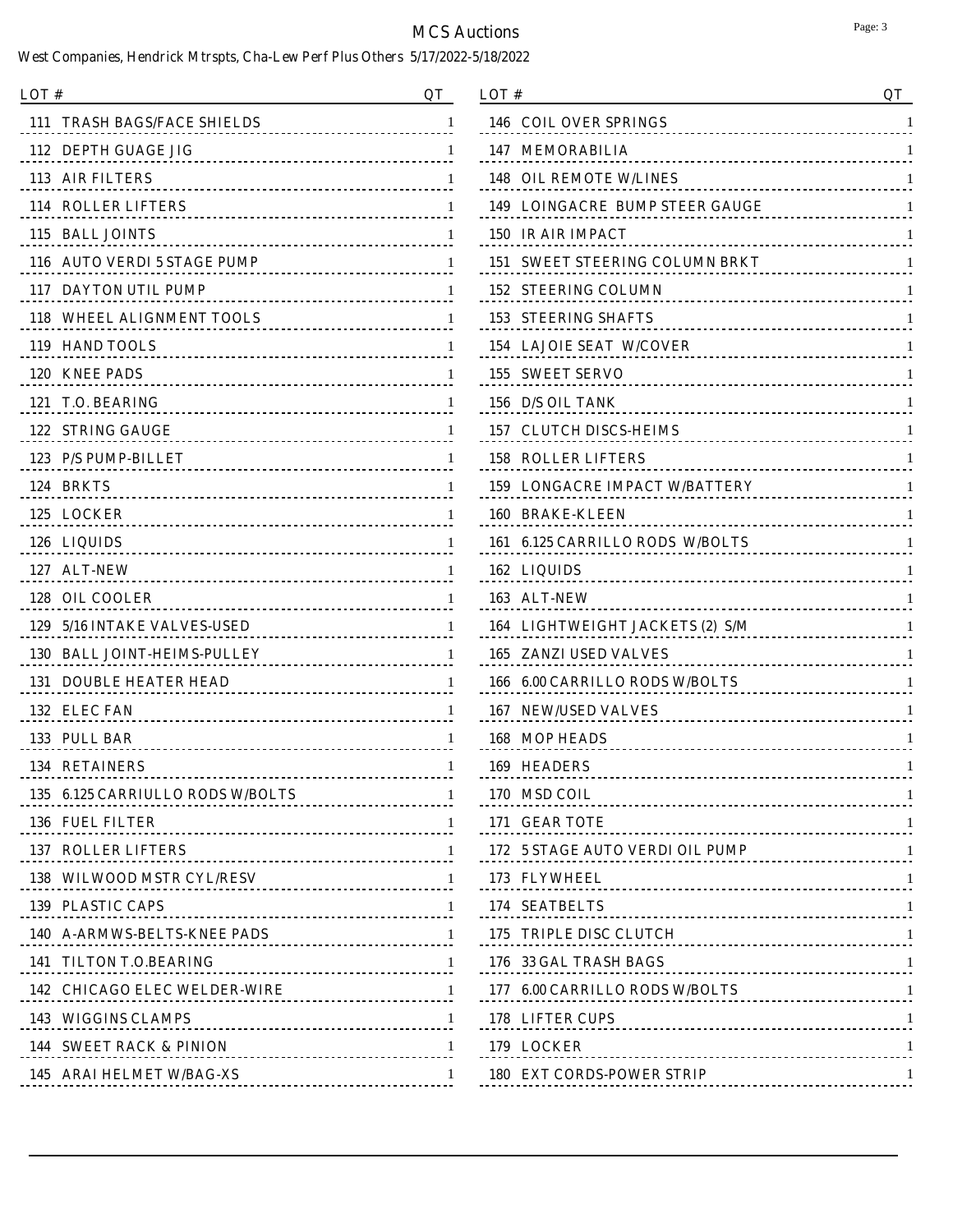| LOT #                                             | OТ |
|---------------------------------------------------|----|
| <b>GREASE GUN-TOROUE WRENCH</b><br>181<br><u></u> | 1  |
| <b>PANKL RODS W/BOLTS-NEW</b><br>182<br><u></u>   | 1  |
| 183 TIMKIN BEARINGS                               | 1  |
| <b>FEL-PRO GASKETS</b><br>184                     | 1  |
| <b>185 ROCKER STANDS</b>                          | 1  |
| TILTON TRIPLE DISC CLUTCH<br>186.                 | 1  |
| <b>187 ROCKER BARS</b><br>                        | 2  |
| <b>OIL PUMP COVERS</b><br>188                     | 1  |
| <b>189 K&amp;N FILTERS</b>                        | 1  |
| <b>190 HEDGE TRIMMER-WEEDEATER STRING-SPRAYE</b>  | 1  |
| 191 ID TAGS                                       | 1  |
| <b>SEATBELTS</b><br>192                           | 1  |
| 193 LISTA CABINET DIVIDERS-HOOD HINGES            | 1  |
| WIX FILTERS<br>194                                | 1  |
| <b>MOUNTING BEARINGS</b><br>195                   | 1  |
| <b>6.00 CARRILLO RODS W/BOLTS</b><br>196<br>.     | 1  |
| <b>AUTO VERDI 5 STAGE OIL PUMP</b><br>197<br>.    | 1  |
| <b>ROLLER LIFTERS</b><br>198                      | 1  |
| <b>199 MEMORABILIA</b>                            | 1  |
| <b>200 ROCKER BARS</b>                            | 2  |
| 201 RETAINERS                                     | 1  |
| 202 DECALS                                        | 1  |
| 203 C/F PCS<br><u></u>                            | -1 |
| 204 BILL ELLIOTT COMIC BOOKS<br>.                 | -1 |
| 205 AUTO VERDI 5 STAGE OIL PUMP                   |    |
| 206 WIX FILTERS 1                                 |    |
| 207 RETAINERS                                     |    |
| 208 VALVE SPRINGS 1                               |    |
| 209 ID TAGS                                       |    |
| 210 5/16 INTAKE VALVES-NEW 1                      |    |
| 211 ROLLER LIFTERS                                |    |
| 212 GLOVES 1                                      |    |
| 213 LOCKER                                        |    |
| 214 WILWOOD 4 PISTON CALIPERS 214                 |    |
|                                                   |    |

| QT                                |
|-----------------------------------|
| 1                                 |
| 1                                 |
| 1                                 |
| 1                                 |
| 1                                 |
| 1                                 |
| 1                                 |
| 1                                 |
| 1                                 |
| 1                                 |
| 1                                 |
| 1                                 |
| 1                                 |
| 1                                 |
| 1                                 |
| 1                                 |
| 1                                 |
| 1                                 |
| 1                                 |
| 1                                 |
| 1                                 |
| 1                                 |
| 1                                 |
| 1                                 |
| 1                                 |
|                                   |
| 241 AUTO VERDI 5 STAGE OIL PUMP 1 |
|                                   |
|                                   |
|                                   |
|                                   |
|                                   |
|                                   |
|                                   |
|                                   |
|                                   |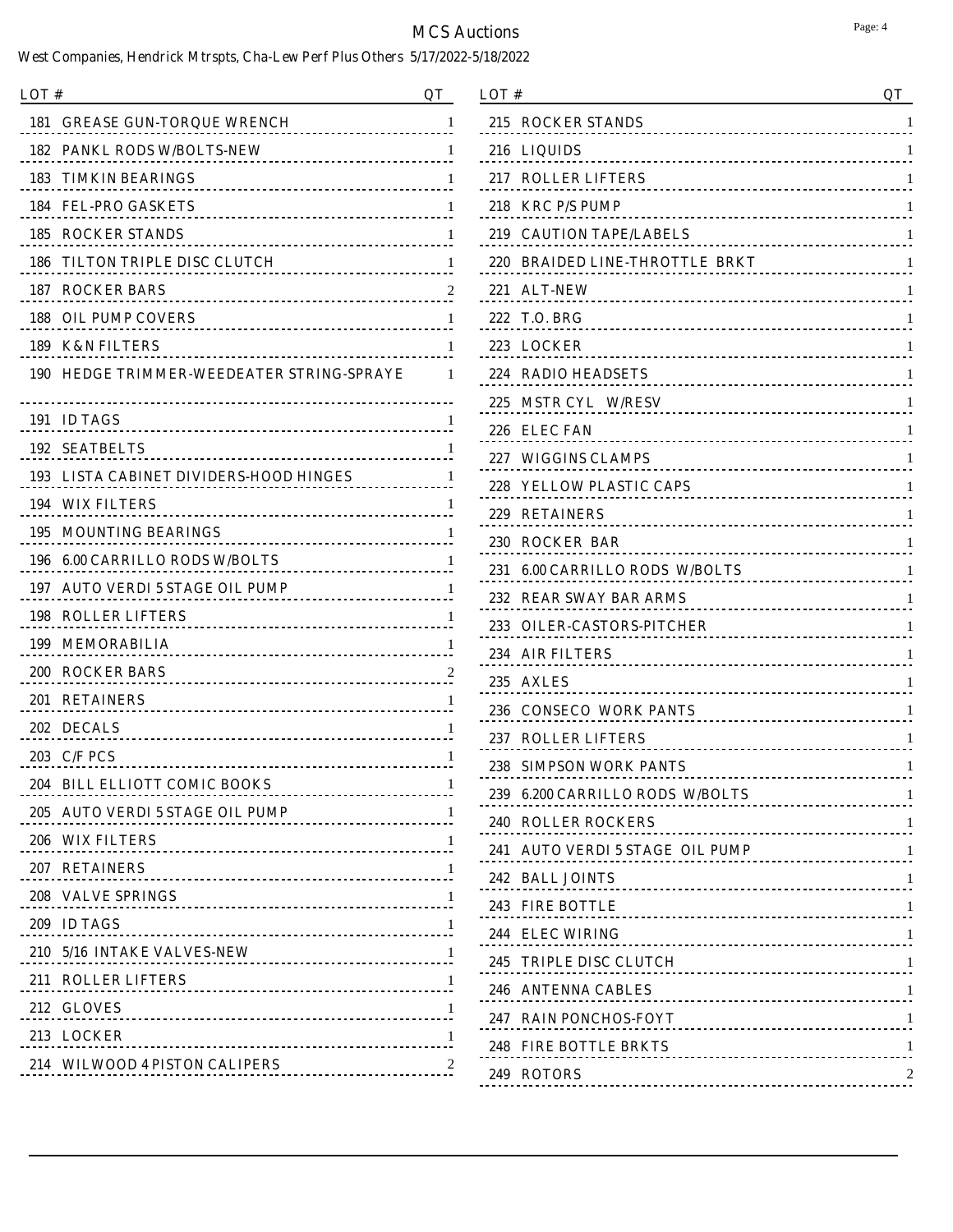| LOT #                                                          | OТ           |
|----------------------------------------------------------------|--------------|
| 250<br><b>COOLER AIR BOX</b><br>.                              | 1            |
| WILWOOD BRAKE PADS<br>251                                      |              |
| 252<br><b>COIL SPRINGS</b>                                     |              |
| 253<br><b>FUEL LINE</b><br><u>-----------------------</u> -    |              |
| 254<br><b>RAYBESTOS BRAKE PISTONS</b>                          | 1            |
| <b>FUEL PUMP GEAR &amp; OILTANK PUMP</b><br>255<br>REPAIR KITS | 1            |
| 256<br><b>HANS DEVICE PCS-LATCHES</b>                          | ı            |
| 257<br><b>AUTO VERDI 5 STAGE OIL PUMP</b><br><u>.</u>          |              |
| 258<br>SERIAL JUNCTION BOX W/WIRING<br><u>.</u>                |              |
| 259<br><b>MID MOUNT BRKTS</b><br><u></u>                       |              |
| 260-<br>3.18 RING & PINION<br><u>.</u>                         |              |
| 261<br><b>FIREBOTTLE-FULL</b><br><u>.</u>                      |              |
| 262<br><b>WINDOW NETS</b><br><u>.</u>                          |              |
| 263<br><b>ROLLER ROCKERS</b>                                   |              |
| 264<br><b>TORSION BARS</b><br>.                                |              |
| <b>6.200 CARRILLO RODS W/BOLTS</b><br>265                      | ı            |
| 266<br><b>BRKTS</b>                                            |              |
| 267<br><b>BALL JOINTS</b>                                      |              |
| 268.<br><b>BRAKE PADS</b><br>.                                 |              |
| 269<br><b>AIR FILTERS</b><br><u></u>                           | ı            |
| <b>270 BRKTS-SPACERS</b><br><u>.</u>                           |              |
| 271<br><b>GAUGES</b>                                           | ı            |
| 272<br><b>SERIAL JUNCTION BOX W/WIRING</b>                     | 1            |
| 273 TIRE TUBES-MANDREL-STEMS<br>.                              | 1            |
| 274 AUTO VERDI 5 STAGE OIL PUMP                                | - 1          |
|                                                                | $\mathbf{1}$ |
| 276 MEMORABILIA                                                | $\perp$      |
| 277 FUEL CELL GAUGE                                            | $\perp$      |
| 278 3.10 RING & PINION                                         | $\perp$      |
|                                                                | -1           |
| <b>280 ROLLER ROCKERS</b>                                      | $\perp$      |
| 281 BALL JOINTS                                                | -1           |
| 282 OIL COOLER                                                 | -1           |
| 283 SEAT HDW-HANDLES-BRKTS                                     | $\mathbf{1}$ |

| LOT #                                        | QT |
|----------------------------------------------|----|
| <b>AXLES</b><br>284                          | 1  |
| <b>6.200 CARRILLO RODS W/BOLTS</b><br>285    | 1  |
| 286<br><b>ASSORTED BOLTS &amp; SLUGS</b>     | 1  |
| <b>PLASTIC DUCTS</b><br>287                  | 1  |
| 288<br><b>DRINK BAG</b><br>.                 | 1  |
| 289<br><b>GM HEAD</b>                        | 1  |
| <b>RESTRICTOR PLATES</b><br>290              | 1  |
| 291<br><b>FUEL RAIL</b>                      | 1  |
| 292<br><b>SEATBELT HDW</b><br>               | 1  |
| 293<br><b>HOOD HINGES</b>                    | 1  |
| 294<br><b>AEROQUIP</b><br>.                  | 1  |
| AUTO VERDI 5 STAGE OIL PUMP<br>295           | 1  |
| 296<br><b>TRIPLE DISC CLUTCH</b><br><u>.</u> | 1  |
| <b>AXLES</b><br>297                          | 1  |
| 298<br><b>BATTERY DISCONNECTS</b><br><u></u> | 1  |
| 299<br><b>BALL JOINTS</b>                    | 1  |
| 300<br><b>CARDED ITEMS</b>                   | 1  |
| 301<br><b>ROLLER ROCKERS</b>                 | 1  |
| 302<br><b>C/F PCS</b>                        | 1  |
| 303<br><b>STEEL COLLARS</b>                  | 1  |
| 304<br><b>CAPS</b>                           | 1  |
| 305<br><b>SPARK PLUGS</b>                    | 1  |
| <b>C/F PCS</b><br>306                        | 1  |
| 307<br>AUTO VERDI 5 STAGE OIL PUMP           | 1  |
| 308 RACE CARDS & BINDER                      | 1  |
| <b>309 OIL DIVERTERS</b>                     | -1 |
| 310 CART TIRE 1                              |    |
| 311 BRKTS 11 BRKTS 2014                      |    |
| 312 TRANS SHAFTS & GEARS 1                   |    |
| 313 RETAINERS                                |    |
| 314 3.13 RING & PINION                       |    |
| 315 SWAY BAR ARMS 1                          |    |
| 316 CAPS & PLUGS 1                           |    |
| 317 AXLES 1                                  |    |
| 318 BALL JOINTS                              | -1 |
|                                              |    |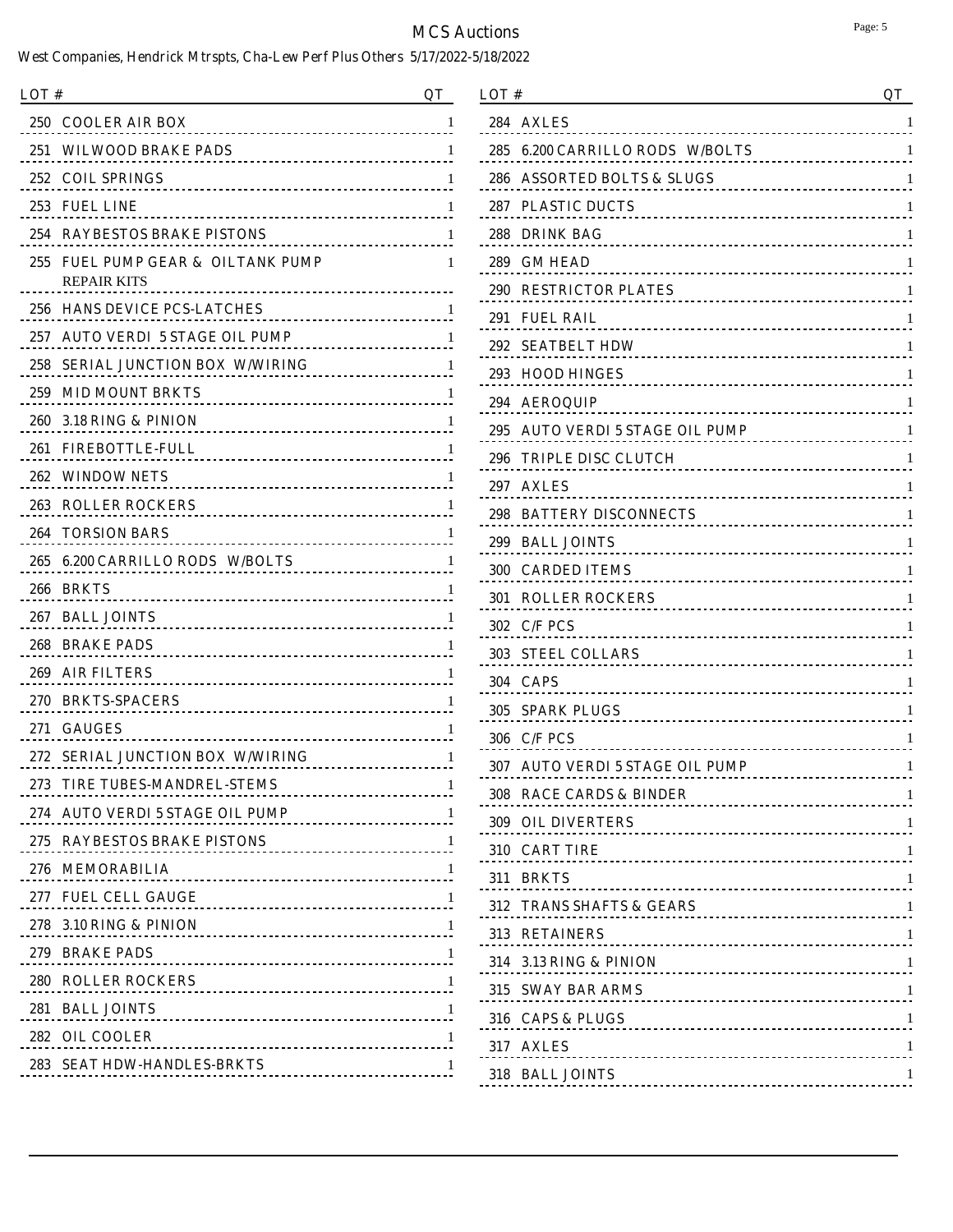| LOT #<br>OТ                                           |              |
|-------------------------------------------------------|--------------|
| <b>319 PLASTIC CAPS</b>                               | 1            |
| 320 ROCKER STANDS-QUICK DISCONNECT                    | 1            |
| 321 CLUTCH DISCS & AIR GRIINDER<br>.                  | -1           |
| 322 ALUM TANKS<br><u></u>                             | 1            |
| 323 6.200 CARRILLO RODS W/BOLTS<br>.                  | 1            |
| <b>324 SAFETY GLASSES</b>                             | 1            |
| 325 BRASS PINS                                        | 1            |
| 326 RUBBER CAPS                                       | 1            |
| 327 BRAIDED LINE<br>                                  | 1            |
| <b>328 SHIFTER BOOTS</b>                              | 1            |
| 329 RETAINERS                                         | 1            |
| 330 BRAKE PADS<br>                                    | 1            |
| 331 HEIMS-NUTS & BOLTS<br>                            | 1            |
| <b>332 FIREBOTTLE</b><br>                             | 1            |
| <b>333 ROLLER LIFTERS</b>                             | ı.           |
| <b>334 GAUGE PANEL</b>                                | 1            |
| 335 TRANS GEARS & SHAFTS                              | 1            |
| <b>336 CARDED ITEMS</b>                               | 1            |
| 337   SWAY  BAR ARMS                                  | ı.           |
| 338<br><b>FIRESUIT BOTTOM-WORK PANTS</b><br><u></u>   | -1           |
| <b>339 RICHARDSON FIXTURE PCS</b>                     | 1            |
| 340<br>TRANS GASKET-EX PCS-WIRING<br>.                | 1            |
| <b>SLUGS-BATTERY COIL SELECTORS</b><br>341            | 1            |
| <b>DEWALT IMPACT-BATTERY-CHRGRS</b><br>342            | 1            |
| 343 ROCKER STANDS<br>-------------------------------- | -1           |
| 344 BATTERY QUICK DISCONNECTS 1                       |              |
| 345 6.200 CARRILLO RODS W/BOLTS 1                     |              |
|                                                       | $\mathbf{I}$ |
| 347 STUDS                                             | $\mathbf{1}$ |
| 348 WINCH                                             | $\mathbf{1}$ |
| 349 CHAMPION SPARK PLUGS<br>1                         | $\mathbf{1}$ |
| 350 AUTO VERDI 5 STAGE OIL PUMP 1                     |              |
| 351 EX PCS-SHIFTER BOOT-BEARINGS                      | $\mathbf{1}$ |
|                                                       | $\mathbf{1}$ |
| 353 C/R OIL FILTER W/DIVERTER                         | $\mathbf{1}$ |

| LOT #                                                              | QT      |
|--------------------------------------------------------------------|---------|
| 354<br><b>FIREBOTTLE BRKTS</b>                                     | 1       |
| <b>ALCON 2 PISTON CALIPER</b><br>355<br><u>.</u>                   | 1       |
| 356<br><b>SPRING RUBBERS-WIRING</b><br><u></u>                     | 1       |
| <b>BRAKE PEDALS</b><br>357                                         | 1       |
| <b>BALL JOINTS-CALIPER BRKTS</b><br>358<br><u>.</u>                | 1       |
| 359<br>TRUCK ARM SHIMS                                             | 1       |
| 360<br><b>ROCKER STANDS</b>                                        | 1       |
| <b>AXLES</b><br>361                                                | 1       |
| <b>6.200 CARRILLO RODS W/BOLTS</b><br>362<br><u>.</u>              | 1       |
| 363<br>WIRING-PLUGS-ELEC HDW                                       | 1       |
| <b>OIL REMOTE</b><br>364                                           | 1       |
| 365<br><b>MSTR CYLS W/LINES</b><br><u></u>                         | 1       |
| LIGHTS-WIRING-FUEL GAUGE<br>366<br><u>.</u>                        | 1       |
| <b>DEWALT IMPACT-BATTERY-CHRGS</b><br>367<br><u>.</u>              | 1       |
| <b>RETAINERS</b><br>368<br>.                                       | 1       |
| <b>ROOF PUCKS</b><br>369<br><u></u>                                | 1       |
| 370<br><b>RED/BLACK CAPS</b><br><u></u>                            | 1       |
| 371<br><b>FUEL CELL GASKETS</b><br><u>------------------------</u> | 1       |
| 372<br><b>TRUCK ARM SHIMS</b><br>--------------------------        | 1       |
| <b>RAYBESTOS CALIPER-6 PISTON</b><br>373                           | 1       |
| <b>CHAMPION SPARK PLUGS</b><br>374<br><u>.</u>                     | 1       |
| 375<br><b>RUBBER CAPS</b>                                          | 1       |
| 376<br><b>BALL JOINTS</b>                                          | 1       |
| WIRING<br>377<br><u>.</u>                                          | 1       |
| 378 AUTO VERDI 5 STAGE OIL PUMP<br>.                               | 1       |
| 379 WHEEL COVERS                                                   | 1       |
| 380 RETAINERS                                                      | -1      |
| <b>381 C/F PCS</b>                                                 | -1      |
| <b>382 ROLLER LIFTERS</b>                                          |         |
| 383 RATCHET STRAPS-TIE DOWNS                                       | -1      |
| 384 AXLES                                                          | $\perp$ |
| 385 WINCH                                                          | $\perp$ |
| 386 6.200 CARRILLO RODS W/BOLTS                                    | -1      |
| 387 ELEC HDW/WIRING<br><u>!</u>                                    | -1      |
| <b>388 ROCKER STANDS</b>                                           | 1       |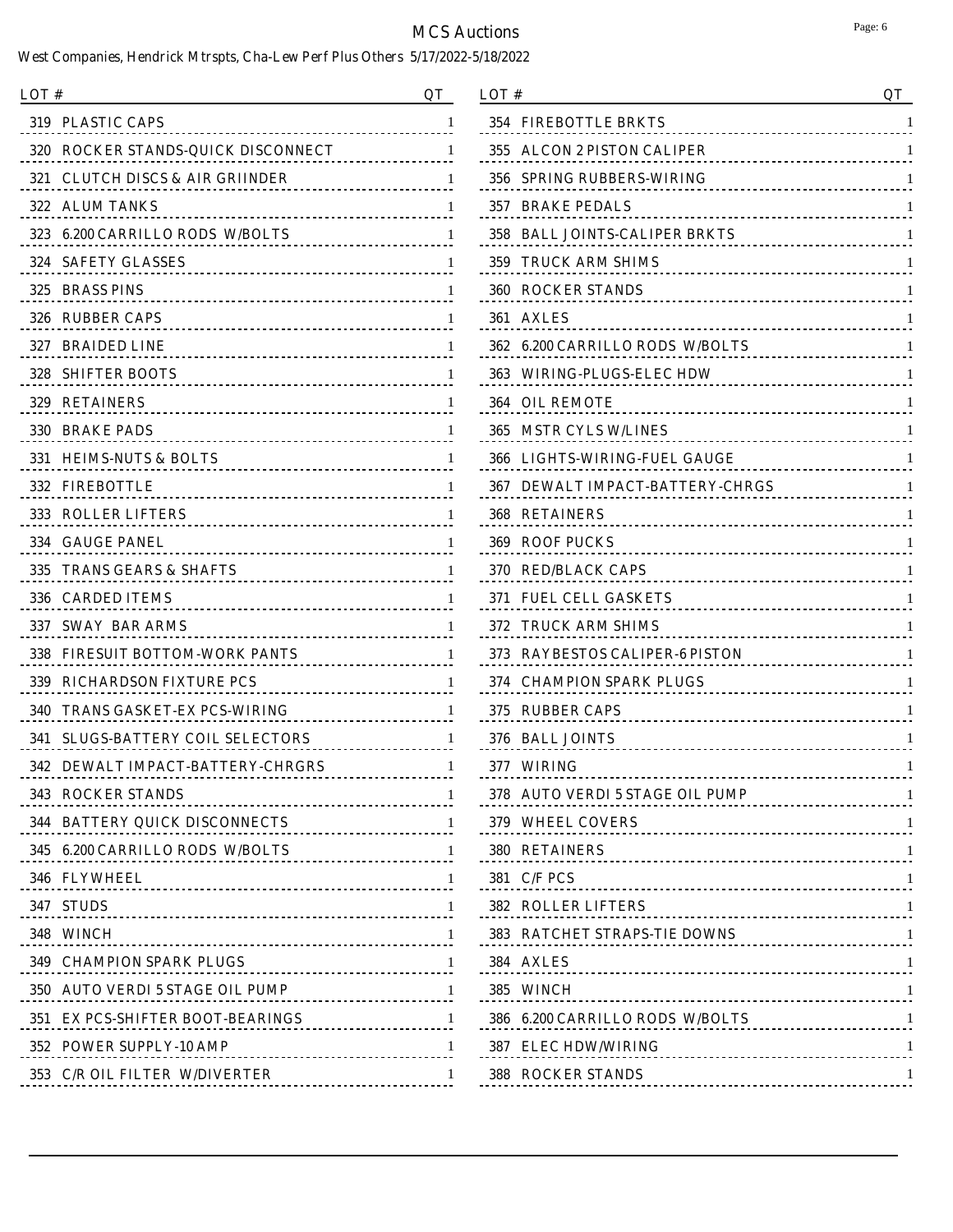| LOT#                                                                 | <b>OT</b> |
|----------------------------------------------------------------------|-----------|
| 389 <b>SEP</b><br><b>HELMET VISORS</b><br><u></u>                    | 1         |
| <b>390 BRAKE HATS</b>                                                | 1         |
| <b>391 ROCKER STANDS</b>                                             | 1         |
| 392 6.200 CARRILLO RODS W/BOLTS<br><u>.</u>                          | 1         |
| 393 <b>SEP</b><br><b>CLEARANCE LIGHTS</b><br>----------------------- | 1         |
| <b>394 ROLLER LIFTERS</b>                                            | 1         |
| 395 I<br><b>SEALER-MCLUBE</b>                                        | 1         |
| 396 BRASS PCS-AEROQUIP                                               | 1         |
| 397 BALL JOINTS                                                      | 1         |
| 398 PEDALS<br><u></u>                                                | 1         |
| <b>399 RATCHET STEAPS</b>                                            | 1         |
| <b>400 MOTOR PLATE</b>                                               | 1         |
| 401 RUBBER CAPS                                                      | 1         |
| 402 FLYWHEEL                                                         | 1         |
| 403 HINGES                                                           | 1         |
| <b>404 INSULATION</b><br>------------------------------------        | 1         |
| 405 BALL JOINTS                                                      | 1         |
| <b>406 CHAMPION SPARK PLUGS</b><br>.                                 | -1        |
| <b>AUTO VERDI 5 STAGE OIL PUMP</b><br>407<br><u>----------------</u> | 1         |
| 408<br><b>AXLES</b><br><u></u>                                       | 1         |
| 409<br><b>WATERMAN FUEL CELL TOP</b><br>.                            | 1         |
| 410<br><b>MID MOUNT BRKTS</b><br>.                                   | 1         |
| 411<br><b>CARDED ITEMS (PLASTIC BAGS)</b>                            | 1         |
| <b>AUTO VERDI 5 STAGE OIL PUMP</b><br>412                            | 1         |
| 413 TRANS SHAFT & GEAR<br>                                           | -1        |
| 414 MOOG BALL JOINTS                                                 |           |
|                                                                      |           |
| 416 C/F -HEATER-COVERS-D/S TANK PCS 1                                |           |
| 417 BATTERY CLAMP-FUEL FILTERS 1                                     |           |
| 418 BRKTS                                                            |           |
| 419 ELEC FAN                                                         |           |
| <b>420 ROCKER STANDS</b>                                             |           |
| 421 RUBBER CAPS                                                      |           |
| 422 AXLES                                                            |           |
| <b>423 SUPPORT BRACES</b>                                            | -1        |

| LOT #                                                         | QT  |
|---------------------------------------------------------------|-----|
| 424 FIRST AID KIT<br><u></u>                                  | 1   |
| <b>6.200 CAERRILLO RODS W/BOLTS</b><br>425<br>.               | 1   |
| 426 AXLES                                                     | 1   |
| 427 BRKTS<br>                                                 | 1   |
| <b>ROLLER ROCKERS</b><br>428<br>                              | 1   |
| 429<br><b>SCREW JACK HDW ADJUSTERS</b><br>                    | 1   |
| 430<br><b>SAFETY RESTRAINTS</b>                               | 1   |
| 431<br><b>SLUGS</b>                                           | 1   |
| 432 BALL JOINTS<br>----------------------------------         | 1   |
| 433 MID MOUNTBRKTS-OIL COOLER<br><u></u>                      | 1   |
| 434<br><b>6.200 CARRILLO RODS W/BOLTS</b><br><u></u>          | 1   |
| 435<br><b>CABLES-WIRE HOOK</b>                                | 1   |
| <b>SEATBELT ADJUSTERS/CLAMPS</b><br>436                       | 1   |
| 437<br><b>O-RINGS-BOLTS</b>                                   | 1   |
| 438<br><b>PUSH/PULL CABLES</b>                                | 1   |
| <b>439 HEAT SHRINK</b>                                        | 1   |
| 440<br>4.00 RING & PINION<br>-------------------------------- | 1   |
| <b>OIL COOLER COVERS</b><br>441                               | 1   |
| <b>442 RETAINERS</b><br>                                      | 1   |
| 443 REBUILDABLE BREATHERS                                     | 1   |
| 444<br><b>A-ARM SHIMS</b><br>                                 | 1   |
| 445<br><b>OIL COOLER</b>                                      | 1   |
| <b>AUTO VERDI 6 STAGE OIL PUMP W/PULLEY</b><br>446            | 1   |
| 447 BRKTS                                                     | 1   |
| 448 C/F PCS<br>-------------------------------------          | 1   |
| <b>449 COIL SPRINGS</b>                                       | - 1 |
| 450 AXLES 1                                                   |     |
| 451 RAY-CHEM WIRE                                             |     |
| 452 ROLLER ROCKERS                                            |     |
| 453 SPARK PLUGS 1                                             |     |
| 454 3.18 RING & PINION                                        |     |
| <b>455 DRY SUMP HEATERS</b>                                   |     |
| 456 6.200 CARRILLO RODS W/BOLTS 1                             |     |
| 457 BALL JOINTS                                               |     |
| 458 AIR PISTON                                                | -1  |
|                                                               |     |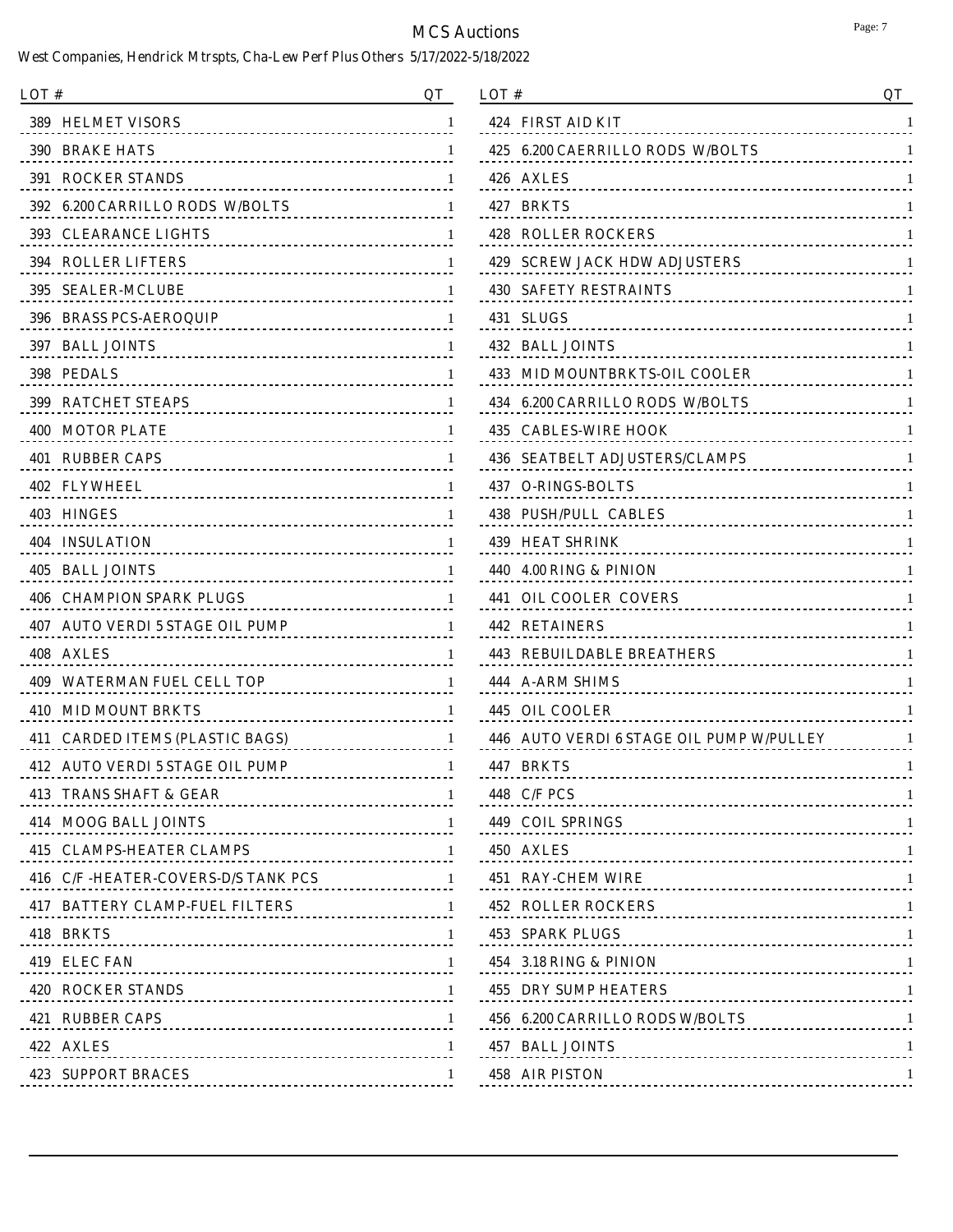| LOT#                                                                  | OТ           |
|-----------------------------------------------------------------------|--------------|
| 459<br><b>WATER PUMP</b><br><u></u>                                   | 1            |
| 460<br>AUTO VERDI 5 STAGE  OILPUMP                                    | 1            |
| 461<br><b>STEEL SLEEVES-BOLTS</b>                                     | 1            |
| 462<br><b>SEATBELT PCS-PAD</b>                                        | 1            |
| 463<br><b>SMALL GEAR BOXES</b><br><u></u> .                           | 1            |
| 464<br>WELDING WIRE<br><u></u>                                        | 1            |
| 465<br><b>DRILLS-SCREWS-ANCHORS</b>                                   | 1            |
| 466<br><b>DODGE HEADS-DAMAGED</b><br><u></u>                          | 1            |
| 467<br>AUTO VERDI 5 STAGE OIL PUMP<br>.                               | 1            |
| 468<br><b>ROLLER ROCKERS</b>                                          | 1            |
| <b>469 LUG NUT FOAMIES</b>                                            | 1            |
| 470 BRKTS                                                             | 1            |
| 471 COIL SPRINGS                                                      | 1            |
| 472.<br><b>OIL COOLER</b><br><u></u>                                  | 1            |
| 473 3.18 R&P                                                          | 1            |
| 474.<br><b>FUEL CELL GAUGE</b><br><u></u>                             | 1            |
| <b>475 FLYWHEEL</b>                                                   | 1            |
| 476<br><b>AXLES</b>                                                   | 1            |
| 477<br><b>6.200 CARR RODS NO BOLTS</b><br>.                           | 1            |
| 478<br><b>AIR FILTERS</b>                                             | 1            |
| 479 BALL JOINTS                                                       | 1            |
| 480 CLAMPS                                                            | 1            |
| 481<br><b>CARDED ITEMS</b>                                            | 1            |
| 482<br>PITMAN ARM-DRIVE FLANGE                                        | 1            |
| 483 MSTR CYLS W/RESV                                                  | 1            |
|                                                                       | -1           |
| <b>485 WISCO PISTONS</b>                                              | 1            |
| 486 COLLARS, BRKTS, TRUCK ARM SHIMS                                   | $\mathbf{1}$ |
| 487 6.00 CARR RODS W/BOLTS<br>1<br>---------------------------------- | -1           |
| <b>488 INSULATION-SHIFTER BOOTS</b>                                   | -1           |
| <b>489 STEERING SERVO</b>                                             | -1           |
| 490 DECALS                                                            | -1           |
| <b>491 OIL REMOTE</b>                                                 | -1           |
| <b>492 TANK HEATER-CARDED ITEMS</b>                                   |              |
| 493 SHOCKS                                                            |              |
|                                                                       |              |

| LOT#                                                                | QT |
|---------------------------------------------------------------------|----|
| 494<br><b>TRANS GEARS</b>                                           | 1  |
| 495<br><b>OIL OVERFLOW TANKS</b><br><u>----------------------</u> - | 1  |
| 496<br><b>AIR FILTERS</b><br>----------------------------           | 1  |
| <b>ALT-NEW</b><br>497<br><u></u>                                    | 1  |
| 498<br><b>AIR BLADDER</b><br>                                       | 1  |
| <b>SEATBELTS</b><br>499<br><u></u>                                  | 1  |
| <b>ROCKER BARS</b><br>500                                           |    |
| <b>BRAKE PADS</b><br>501                                            | 1  |
| 502<br><b>ROCKER STANDS</b><br><u></u>                              | 1  |
| 503<br><b>DEPTH GAUGE JIG</b><br><u>-------------------------</u> - | 1  |
| <b>6.125 CARR RODS W/BOLTS</b><br>504<br><u></u>                    | 1  |
| 505<br><b>FIREBOTTLE-FULL</b><br><u></u>                            | 1  |
| 506<br><b>RETAINERS</b><br><u></u>                                  | 1  |
| <b>JUMPER CABLES-PULLEYS</b><br>507<br><u></u>                      | 1  |
| 508<br><b>AXLES</b>                                                 | 1  |
| PIPE CAPS-GAUGES<br>509<br><u>-------------------------</u>         | 1  |
| 510<br>BRYANT 3.260 CRANK                                           | 1  |
| <b>BUTLER HALO</b><br>511<br><u></u>                                | 1  |
| 512<br><b>AIR FILTERS</b>                                           | 1  |
| 513<br><b>OIL DIVERTER</b><br><u></u>                               | 1  |
| 514<br><b>WELDING CABLE</b>                                         | 1  |
| <b>HITCH EXT-FUNNEL-LIGHT</b><br>515                                | 1  |
| 516<br><b>TRANS GEARS</b>                                           | 1  |
| <b>FIREBOTTLE BRKTS</b><br>517                                      | 1  |
| 518 6.00 CARR RODS W/BOLTS                                          | 1  |
| <b>519 D/S TANK</b>                                                 |    |
| 520 ROCKER BARS                                                     |    |
| 521 BATTERIES-DOOR HANDLE 1                                         |    |
| 522 ROCKER STANDS 1                                                 |    |
| 523 FIREBOTTLE                                                      |    |
| 524 ROCKER BAR SHIMS 1                                              |    |
| 525 RETAINERS                                                       |    |
| $526$ P/S PUMP                                                      |    |
| 527 ROLLER LIFTERS                                                  | -1 |
| <b>528 BUTLER SEATCOVER</b>                                         | -1 |
|                                                                     |    |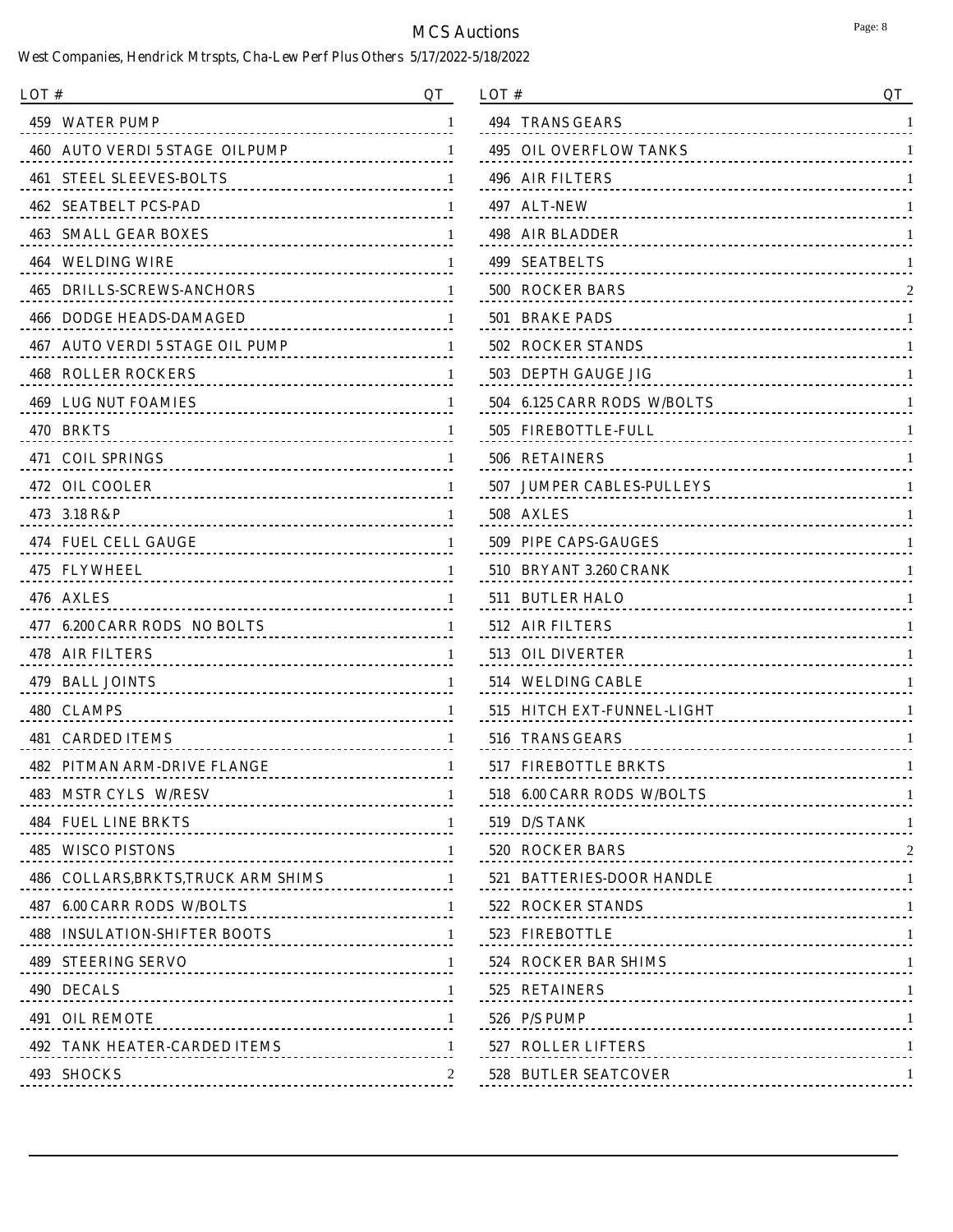| LOT # |                                                        | QT |
|-------|--------------------------------------------------------|----|
| 529 - | <b>INTAKE VALVES-NEW</b><br><u>.</u>                   | 1  |
| 530   | <b>DOOR LATCHES-COOL DOWN CONNECTORS</b>               | 1  |
| 531   | <b>FORD HUB CAP-NEW</b>                                | 1  |
|       | 532 ROCKER STANDS<br><u></u>                           |    |
|       | 533 OIL COOLER                                         | I  |
|       | <b>534 OIL DIVERTER</b>                                |    |
| 535.  | <b>BALL JOINTS</b>                                     | 1  |
|       | 536 PFC BRAKE PADS                                     |    |
| 537.  | <b>12 V MOTOR-SCREWS-BRKTS</b><br>.                    | 1  |
| 538   | <b>ROLLER ROCKERS</b>                                  |    |
|       | 539 AXLES                                              | 1  |
|       | 540 PADDING-SEATBELT PCS                               |    |
|       | <b>541 WIX AIR FILTERS</b>                             | 1  |
|       | 542 6.125 CARR RODS W/BOLTS                            |    |
|       | 543 EX VALVES-NEW                                      | 1  |
|       | <b>544 STEERING COLUMN BRKTS</b>                       |    |
| 545   | <b>ROLLER LIFTERS</b>                                  | 1  |
|       | 546 FLYWHEEL<br>                                       |    |
| 547   | <b>AXLES</b>                                           | 1  |
|       | <b>548 MIRROR</b>                                      |    |
|       | 549 CASTORS                                            | 1  |
|       | <b>550 ROCKER BARS</b><br>____________________________ |    |
| 551   | <b>FIREBOTTLE</b>                                      | 1  |
|       | 552 WELDING WIRE & GUN<br>.                            | 1  |
|       | 553 HOWE CALIPER                                       | 1  |
|       | 554 BUTLER SEAT                                        | 1  |
|       | 555 RETAINERS                                          | 1  |
|       | 556 FIREBOTTLE BRKTS                                   | 1  |
|       |                                                        | 1  |
|       | <b>558 ROCKER BARS</b>                                 | 2  |
|       |                                                        | 1  |
|       | <b>560 ROCKER STANDS</b>                               | 1  |
|       | 561 AIR BLADDER                                        | 1  |
|       | <b>562 ROLLER ROCKERS</b><br>                          | 1  |
|       |                                                        |    |

| LOT#                      | QT                                                                 |
|---------------------------|--------------------------------------------------------------------|
| 563                       | <b>STEERING COLUMN BRKTS</b><br>1<br><u>.</u>                      |
| 564                       | <b>RICHARDSON HALO</b><br>1                                        |
| 565                       | <b>ROLLER LIFTERS</b><br>1                                         |
| 566                       | <b>6.125 CARR RODS W/BOLTS</b><br>1<br><u></u>                     |
| 567                       | PIE VIDEO INDEX DATA SYSTEM<br>1<br>.                              |
| 568                       | <b>RICHARDSON SEAT PADDING</b><br>1<br><u>--------------------</u> |
| 569<br><b>BALL JOINTS</b> | 1<br><u></u>                                                       |
| <b>FIREBOTTLE</b><br>570  | 1<br>                                                              |
| 571                       | <b>DEWALT BLOWER</b><br>1<br>                                      |
| <b>AIR FILTERS</b><br>572 | 1                                                                  |
| 573<br><b>AXLES</b>       | 1                                                                  |
| 574                       | <b>INTAKE VALVES-NEW</b><br>1                                      |
| 575<br><b>PARTS TRAYS</b> | 1<br>                                                              |
| 576                       | <b>ROLLER LIFTERS</b><br>1                                         |
| 577<br><b>AIR BLADDER</b> | 1                                                                  |
| <b>AXLES</b><br>578       | 1                                                                  |
| <b>EXPC</b><br>579.       | 1                                                                  |
| 580                       | <b>6 STAGE AUTO VERDI PUMP</b><br>1<br><u></u>                     |
| <b>BUTLER HALO</b><br>581 | 1                                                                  |
| 582                       | <b>ALUM/ELEC PARTS</b><br>1                                        |
| 583                       | <b>6.00 CARR RODS W/BOLTS</b><br>1                                 |
| <b>MSTR CYLS</b><br>584   | 1<br><u></u>                                                       |
| 585<br><b>FIREBOTTLE</b>  | 1<br>                                                              |
| 586<br>ALT                | 1                                                                  |
| <b>587 SHOCK VALVES</b>   | 1<br>---------------------------------                             |
| <b>588 GAUGE PANEL</b>    | -1                                                                 |
| 589 AIR FILTERS           |                                                                    |
|                           | 590 REAR WAY BAR ARMS                                              |
| 591 ROOF PUCKS            |                                                                    |
| 592 ALCON PEDAL BOX       |                                                                    |
| 593 AEROQUIP FITTINGS     |                                                                    |
| <b>594 SHOCK VALVES</b>   |                                                                    |
|                           | 595 STEERING COLUMN BRKTS 1                                        |
| 596 OIL DIVERTER          | -1                                                                 |
|                           | 597 OIL PUMP COVER W/WIRING<br>-1                                  |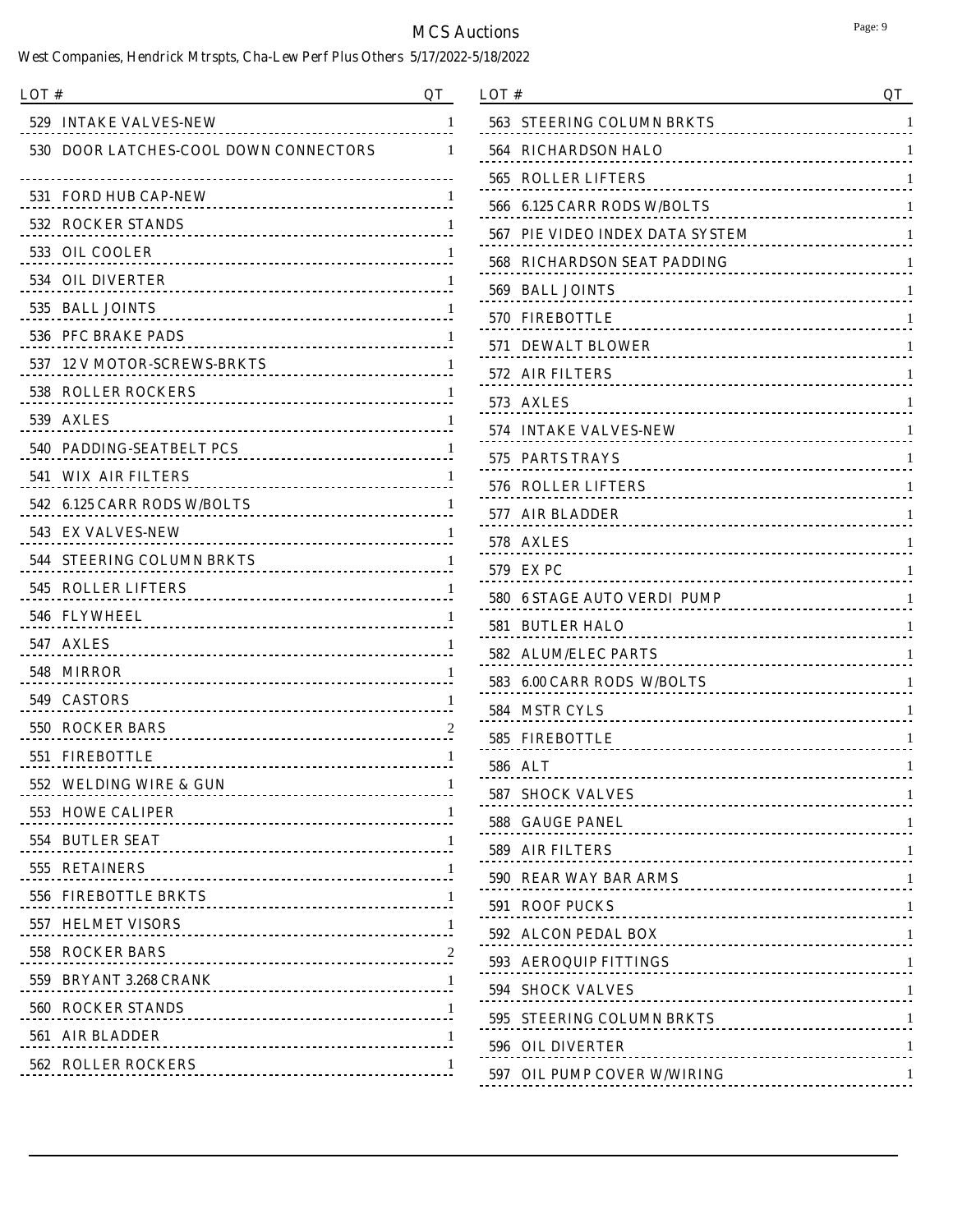| LOT #                                                                                                                                                                                                                            | OТ |
|----------------------------------------------------------------------------------------------------------------------------------------------------------------------------------------------------------------------------------|----|
| <b>INTAKE VALVES-NEW</b><br>598                                                                                                                                                                                                  | 1  |
| 599<br><b>ROLLER ROCKERS</b><br>--------------------------------                                                                                                                                                                 | 1  |
| <b>STEERING WHEEL PAD-FIREBOTTLE BRKTS</b><br>600                                                                                                                                                                                | 1  |
| <b>OIL FILTER W/DIVERTER</b><br>601 -                                                                                                                                                                                            | 1  |
| <b>602 COLLECTORS</b>                                                                                                                                                                                                            |    |
| <b>603 AUTO VERDI 6 STAGE OIL PUMP</b>                                                                                                                                                                                           | 1  |
| 604 ROLLER LIFTERS                                                                                                                                                                                                               |    |
| <b>HYDROLIC HOSE</b><br>605<br>                                                                                                                                                                                                  | 1  |
| <b>606 ELEC WIRING/INSTRUMENTS</b><br>.<br>-----------------------------                                                                                                                                                         |    |
| 607 DIST CAPS                                                                                                                                                                                                                    | 1  |
| 608 VALVE SPRINGS                                                                                                                                                                                                                |    |
| <b>609 ALUM BRKTS</b><br>                                                                                                                                                                                                        | 1  |
| <b>610 IN-LINE FILTER-SHUTOFF</b>                                                                                                                                                                                                |    |
| 611 SEALER                                                                                                                                                                                                                       | 1  |
| <b>612 ROOF PUCKS</b>                                                                                                                                                                                                            |    |
| 613 C/F OIL COOLER COVERS                                                                                                                                                                                                        | 1  |
| 614 ALCON PEDAL BRKTS<br>                                                                                                                                                                                                        |    |
| 615 ALUM FITTINGS<br>                                                                                                                                                                                                            | 1  |
| 616 INTAKE VALVES - NEW<br>THE CONSTRUCT OF A LIMIT CONTROL CONTROL CONTROL CONTROL CONTROL CONTROL CONTROL CONTROL CONTROL CONTROL CONTROL CONTROL CONTROL CONTROL CONTROL CONTROL CONTROL CONTROL CONTROL CONTROL CONTROL CONT |    |
| 617 LUBE                                                                                                                                                                                                                         | 1  |
| <b>618 SHOCK VALVES</b>                                                                                                                                                                                                          |    |
| 619 BRACKETS, COOLERS                                                                                                                                                                                                            | 1  |
| <b>620 OIL DIVERTER</b>                                                                                                                                                                                                          | 1  |
| 621 D/S OIL PAN<br>---------------------------------                                                                                                                                                                             | 1  |
| 622 BRYANT 3.260 CRANK                                                                                                                                                                                                           | 1  |
| 623 CHAMPION SPARK PLUGS 1                                                                                                                                                                                                       |    |
| 624 L/S OIL PAN                                                                                                                                                                                                                  |    |
| 625 BRACKETS - ALUM                                                                                                                                                                                                              |    |
| <b>626 ROLLER LIFTERS</b>                                                                                                                                                                                                        |    |
| 627 BRASS FITTINGS                                                                                                                                                                                                               |    |
| <b>628 DATA COLLECTION WIRING</b>                                                                                                                                                                                                |    |
| 629 DUMMY CAMERA ASSEMBLY 1                                                                                                                                                                                                      |    |
| <b>630 C/F SHIELDS</b>                                                                                                                                                                                                           |    |
| <b>631 AUTO VERDI 5 STAGE PUMP</b><br>---------------------------                                                                                                                                                                | -1 |
|                                                                                                                                                                                                                                  |    |

| LOT#                                                              | QT |
|-------------------------------------------------------------------|----|
| <b>632 L/S ROLLER ROCKERS</b>                                     | 1  |
| 633<br><b>ROLLER ROCKERS</b><br>                                  | 1  |
| 634<br><b>TIMING CHAIN</b><br>                                    | 1  |
| <b>6.200 CARR RODS/BOLTS</b><br>635                               | 1  |
| <b>ALUM EQUIPMENT</b><br>636<br>-----------------------------     | 1  |
| 637<br><b>STEERING COLUMN BRKTS</b>                               | 1  |
| <b>ELEC MOTOR</b><br>638<br>------------------------------------- | 1  |
| <b>ALUM FITTINGS</b><br>639<br>                                   | 1  |
| 640 6.200 CARR RODS W/BOLTS                                       | 1  |
| <b>641 PLASTIC CASE/DRAWERS</b>                                   | 1  |
| <b>INTAKE VALVES - NEW</b><br>642<br>---------------------------  | 1  |
| <b>ROLLER LIFTERS</b><br>643                                      | 1  |
| <b>644 ROLLER ROCKERS</b><br>-------------------------------      | 1  |
| 645<br><b>SHOCK VALVECASES</b>                                    | 1  |
| <b>ALCON PEDAL BRKT</b><br>646<br>------------------------------  | 1  |
| 3.260 CRANK - R07<br>647                                          | 1  |
| <b>CARTER FUEL PUMP</b><br>648<br>------------------------------- | 1  |
| <b>D/S OIL PAN</b><br>649<br>                                     | 1  |
| <b>COLLECTORS</b><br>650<br>                                      | 1  |
| <b>SEATBELTS</b><br>651                                           | 1  |
| 652 5.00 RING & PINION<br>                                        | 1  |
| 653<br><b>OIL DIVERTER</b>                                        | 1  |
| 654<br><b>AXLES</b>                                               | 1  |
| <b>DECALS</b><br>655<br><u>.</u>                                  | 1  |
| <b>656 SEATBELTS</b>                                              | 1  |
| <b>657 SHOCK VALVES</b>                                           |    |
| <b>658 RETAINERS</b>                                              | -1 |
| 659 11/32 USED VALVES                                             |    |
| <b>660 ROLLER LIFTERS</b>                                         |    |
| 661 CENTER LINK, C/F LINE 1                                       |    |
| <b>662 C/F PCS</b>                                                |    |
| <b>663 R07 CRANK</b>                                              |    |
| 664 AUTO VERDI 45 STAGE OIL PUMP 1                                |    |
| <b>665 SEATBELTS</b>                                              |    |
| <b>667 INTAKE VALVES - NEW</b>                                    |    |
|                                                                   |    |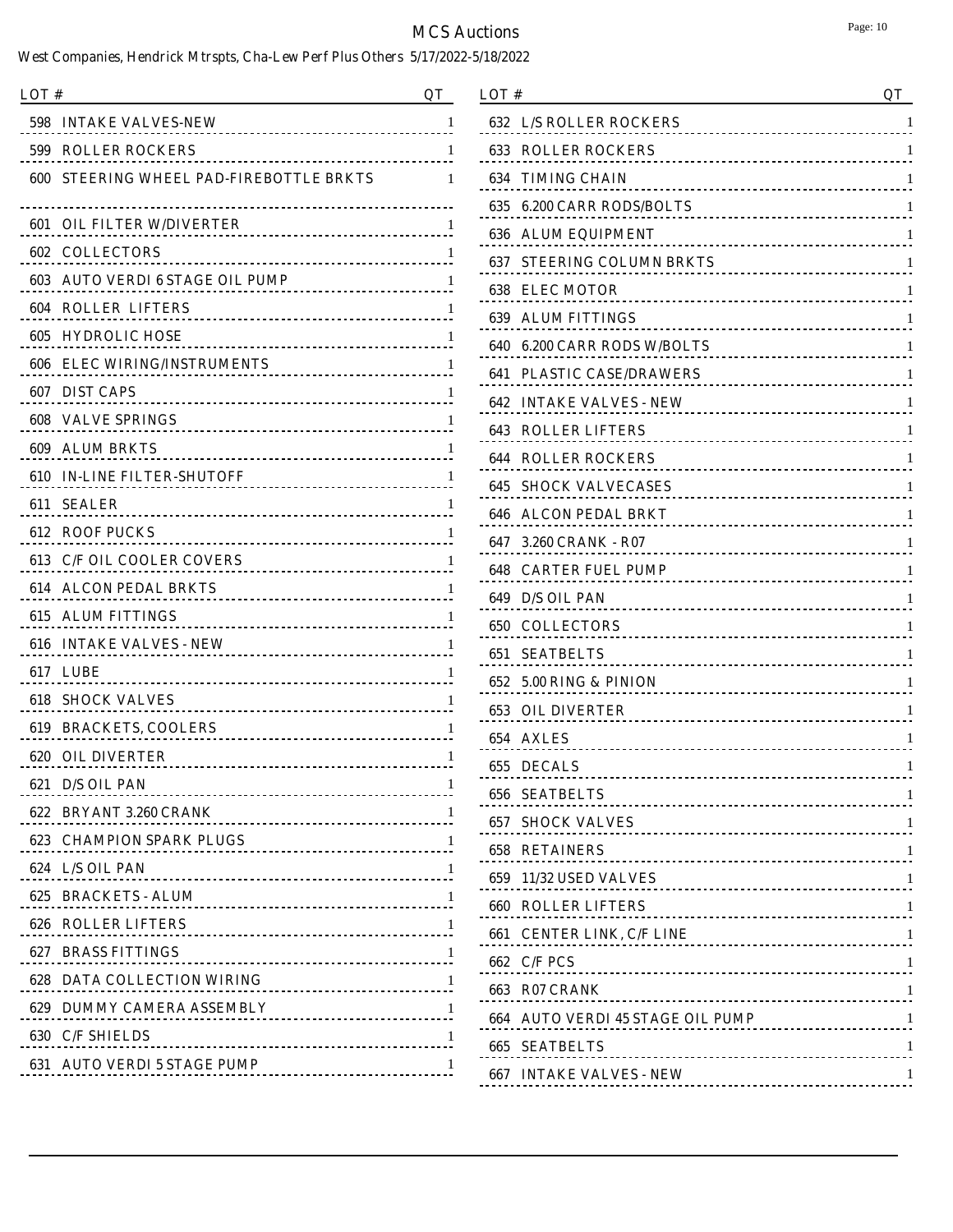| LOT#                                   | QT                                                |
|----------------------------------------|---------------------------------------------------|
| <b>ROCKER BARS</b><br>668              | 2                                                 |
| 669 DECALS                             |                                                   |
| <b>LIGHTS</b><br>670                   | 1                                                 |
| <b>671 COLLECTORS</b>                  |                                                   |
| <b>LIQUID WRENCH LUBE</b><br>672       | 1<br>.                                            |
| 673 NEW/USED VALVES - PARTIAL SET      | <u>.</u>                                          |
| <b>JACK HANDLES</b><br>674             | 1<br>-------------- <b>--------------</b>         |
| <b>COOLING FAN</b><br>675              |                                                   |
| <b>MEMORABILIA</b><br>676              | 1                                                 |
| <b>S/S LINE, TANK</b><br>677           | ------------------------------------              |
| 678<br><b>MSD REV LIMITER</b>          | 1                                                 |
| 679.<br><b>WINDOW NETS</b>             |                                                   |
| <b>DRILLS</b><br>680                   | 1                                                 |
| <b>OFFICE SUPPLIES</b><br>681          |                                                   |
| <b>SHIFTER BOOT/HARNESS PCS</b><br>682 | 1<br>.                                            |
| <b>CHAMPION SPARK PLIGS</b><br>683     |                                                   |
| <b>NACA DUCT PCS</b><br>684            | 1                                                 |
| <b>FLYWHEEL</b><br>685                 |                                                   |
| <b>WIX FILTERS</b><br>686              | 1                                                 |
| <b>ROCKER STANDS</b><br>687            |                                                   |
| 3.18 RING & PINION<br>688              | 1                                                 |
| 689<br><b>TILTON 3 DISC CLUTCH</b>     | L                                                 |
| 690<br><b>ROLLER LIFTERS</b>           | 1                                                 |
| 691<br><b>DECALS</b>                   | 1<br>                                             |
| <b>692 MEMORABILIA</b>                 | 1                                                 |
| 693 C/F PCS, ROCKER ARMS               | 1                                                 |
| 694 CARDS, COMIC BOOKS                 | -1                                                |
| <b>695 WIX FILTERS</b>                 | 1                                                 |
| <b>696 ROCKER BARS</b>                 |                                                   |
| 697 6.00 CARR RODS W/BOLTS             | ------------------------------------ <sup>1</sup> |
| <b>698 WIX FILTERS</b>                 | -1                                                |
| 699 LOCKER                             | 1                                                 |
| 700 C/F TANK, D/S HEATERS              | -1                                                |
| 701 AUTO VERDI 5 STAGE OIL PUMP        |                                                   |
| 702 MSTR CYLS                          |                                                   |
|                                        |                                                   |

| LOT#                                       | QT |
|--------------------------------------------|----|
| <b>STEEL ROCKER ARMS</b><br>703            | 1  |
| 704<br><b>ROLLER LIFTERS</b><br>           | 1  |
| 705<br><b>ALT</b>                          | 1  |
| 706<br>RADIOS<br>                          | 1  |
| 707 WEN 7" SANDER/POLISHER                 | 1  |
| 708<br>MEMORABILIA                         | 1  |
| 709<br><b>SHOP RAGS</b><br>                | 1  |
| 710 BUTLER RACE SEAT                       | 1  |
| 711 J-BAR                                  | 1  |
| 712 DECALS<br>                             | 1  |
| <b>713 WINDBREAKERS</b><br>                | 1  |
| <b>COIL OVER SPRINGS</b><br>714            | 1  |
| 715 WRIST PINS                             | 1  |
| 716 PANHARD BAR ADJ                        | 1  |
| <b>SEATBELTS</b><br>717<br>                | 1  |
| <b>MSTR CYLS</b><br>718                    | 1  |
| 719 BRAKE PADS<br>                         | 1  |
| 720 DECALS<br>                             | 1  |
| 721 MEMORABILIA                            | 1  |
| <b>RATCHET STRAP/TIE DOWNS</b><br>722      | 1  |
| 723.<br><b>BALLJOINTS</b><br><u></u>       | 1  |
| <b>SEATBELTS</b><br>724                    | 1  |
| <b>6.125 CARR RODS W/BOLTS</b><br>725<br>. | 1  |
| <b>GEAR TOTE</b><br>726-<br><u>.</u>       | 1  |
| 727 WINDOW NETS                            | 1  |
| 728 6.00 CARR RODS W/BOLTS 1               |    |
| 729 WHEEL COVERS/ROTOR COVER 11            |    |
| <b>730 STEEL ROLLER ROCKERS</b>            |    |
| 731 WIX IN-LINE FILTERS 1                  |    |
| 732 POPPETS                                |    |
| <b>733 ROLLER ROCKERS</b>                  |    |
| 734 WIX FILTERS                            |    |
| 735 C/F LINE                               | -1 |
| 736 ALUM PCS, DUAL IGN PCS 1               |    |
| 737 PLUG WIRES                             |    |
|                                            |    |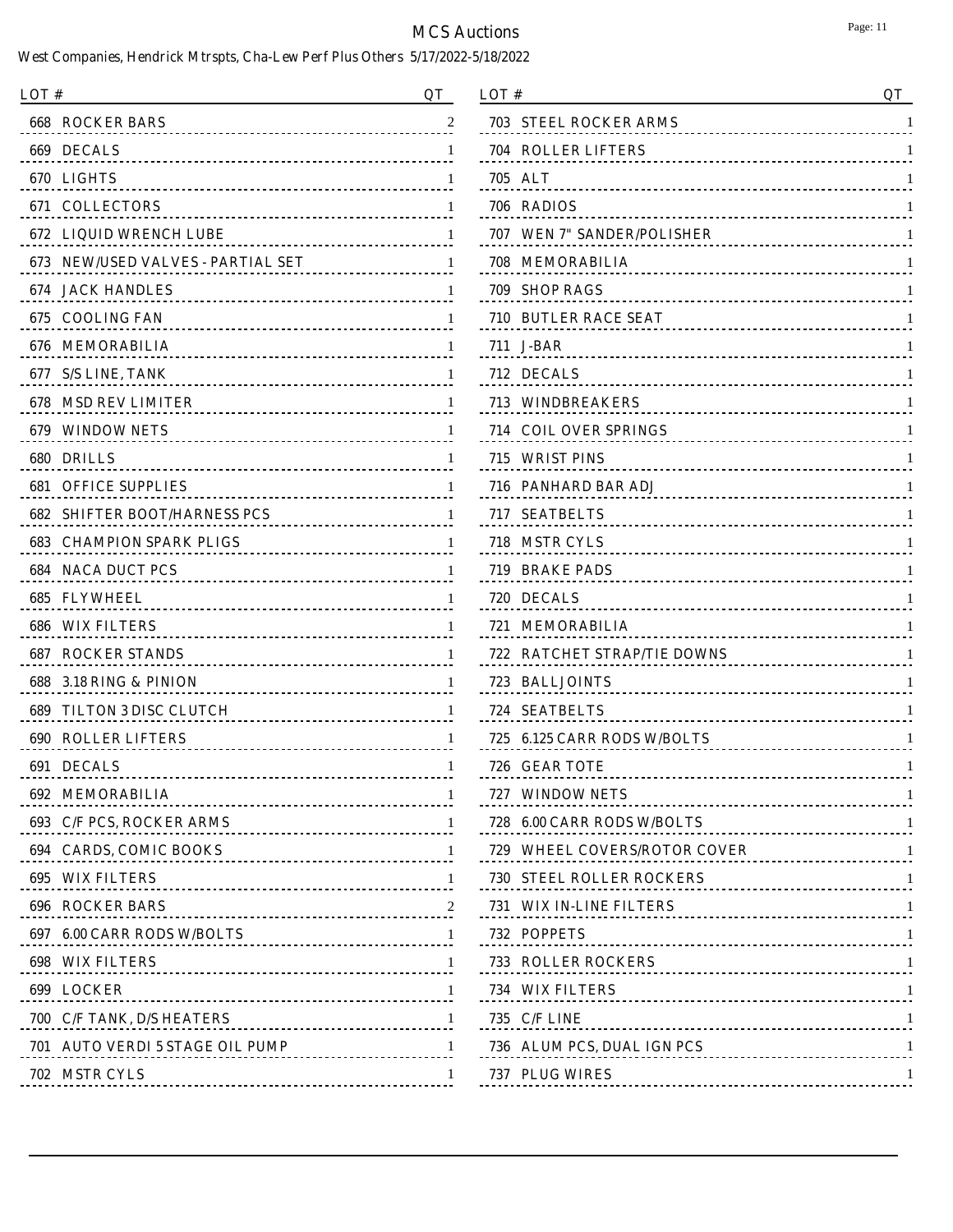| LOT#                                                   | OТ           |
|--------------------------------------------------------|--------------|
| 738 - ROLLER LIFTERS                                   | 1            |
| <b>739 LOCKER SPRINGS</b>                              | 1            |
| 740 EX VALVES - NEW<br>------------------------------- | 1            |
| 741    6.200 PANKL RODS W/BOLTS                        | 1            |
| 742 SPARK PLUGS                                        | 1            |
| 743 WIRING                                             | 1            |
| 744 AUTO VERDI 5 STAGE OIL PUMP                        | 1            |
| <b>745 ROLLER ROCKERS</b>                              | 1            |
| 746   MSTR CYLS/RESV                                   | 1            |
| 747 OIL COOLER                                         | 1            |
| 748 TRANS GEARS                                        | 1            |
| 749   BATTERY CABLES                                   | 1            |
| <b>750 OIL REMOTE W/FILTER</b>                         | 1            |
| 751 ALT                                                | 1            |
| <b>752 STARTER</b>                                     | 1            |
| 753   CHAMPION SPARK PLUGS                             | -1           |
| <b>754   SHOCK VALVES</b>                              | 1            |
| 755 WIRING                                             | 1            |
| 756 ROCKER STANDS                                      | 1            |
| 757 KNIVES                                             | 1            |
| 758 LOCKTITE SILICONE                                  | 1            |
| 759 BRKTS<br><u></u>                                   | 1            |
| 760 - 2010 CAMARO FRONT GRILLE                         | 1            |
| <b>761 BATTERY CABLES</b>                              | 1            |
| 762 RICHARDSON ALUM SEAT                               | -1           |
| 763 AXLE HUBS 1                                        |              |
| <b>764 ROCKER STANDS</b>                               | -1           |
|                                                        |              |
| <b>766 BRAKE PARTS CLEANER</b>                         |              |
| 767 YOKE 1                                             |              |
| 768 OIL COOLER                                         | -1           |
| 769 SWEET P/S SERVO                                    | $\mathbf{1}$ |
| <b>770 3.250 BRYANT CRANK</b>                          |              |
| 771 DISPLAY TRIPLE DISC CLUTCH 1                       |              |
| 772 DRILL, BATTERY, CHARGER                            |              |
|                                                        |              |

| LOT#                                                                       | QT |
|----------------------------------------------------------------------------|----|
| 773<br><b>ALT/BRKT</b>                                                     | 1  |
| 774<br><b>OXYGEN SENSORS</b><br><u></u>                                    | 1  |
| 775<br>5 1/2 ", CLUTCH/BUTTON                                              |    |
| 776<br><b>SEAT BELTS</b>                                                   |    |
| <b>QUARTER MASTER BELL HOUSING</b><br>777                                  |    |
| 778<br><b>5 STAGE AUTO VERDI PUMP</b><br><u> - - - - - - - - - - - - -</u> | 1  |
| 779.<br><b>CRANK HUBS</b>                                                  |    |
| 780<br><b>5X5 REAR HUBS</b><br><u></u>                                     | 2  |
| 781 CASTER/CAMBER GAUGE                                                    | 1  |
| <b>QUARTER CABLES</b><br>782<br><u></u>                                    | 1  |
| 783<br><b>4 PISTON WILWOOD CALIPERS</b><br><u>.</u>                        |    |
| 784<br><b>6.125 RODS/BOLTS</b><br>.                                        | 1  |
| D/S PCS, HYDROLIC HOSES, PANEL<br>785<br><u>.</u>                          | 1  |
| 786<br><b>ALUM OILERS</b><br><u></u>                                       |    |
| 787<br><b>ROLLER LIFTERS</b>                                               |    |
| 788<br><b>WIGGINS CLAMPS</b>                                               |    |
| 789<br><b>COIL OVER SPRINGS</b><br><u></u>                                 |    |
| 12 to16 GALLON PLASTIC BAGS<br>790                                         |    |
| 791<br><b>CLUTCH DISCS</b><br><u></u>                                      |    |
| 792<br><b>SHOP RAGS</b>                                                    |    |
| 793<br>WIDE 5 HUB                                                          |    |
| 794<br><b>SEAT PADDING, C/F PCS</b>                                        | 1  |
| 795<br><b>5 STAGE AUTO VERDI PUMP</b><br><u>.</u>                          |    |
| 796 DECALS                                                                 | 1  |
| 797 SEAT BELTS<br>--------------------------------                         | 1  |
| <b>798 ROLLER LIFTERS</b>                                                  |    |
| 799 BRAKE PEDALS, FRONT DRIVE PCS 1                                        |    |
| 800 ELECTRIC DRILL                                                         |    |
| 801 SPOILER                                                                |    |
| 802 ALUM COVERS, BRAKE HATS 1                                              |    |
| <b>803 LIQUIDS</b>                                                         |    |
| 804 DRY BRAKE                                                              |    |
| 805 TEAR AWAYS                                                             |    |
| 806 AIR FILTERS                                                            |    |
| 807 BRAKE BIAS ADJ                                                         |    |
|                                                                            |    |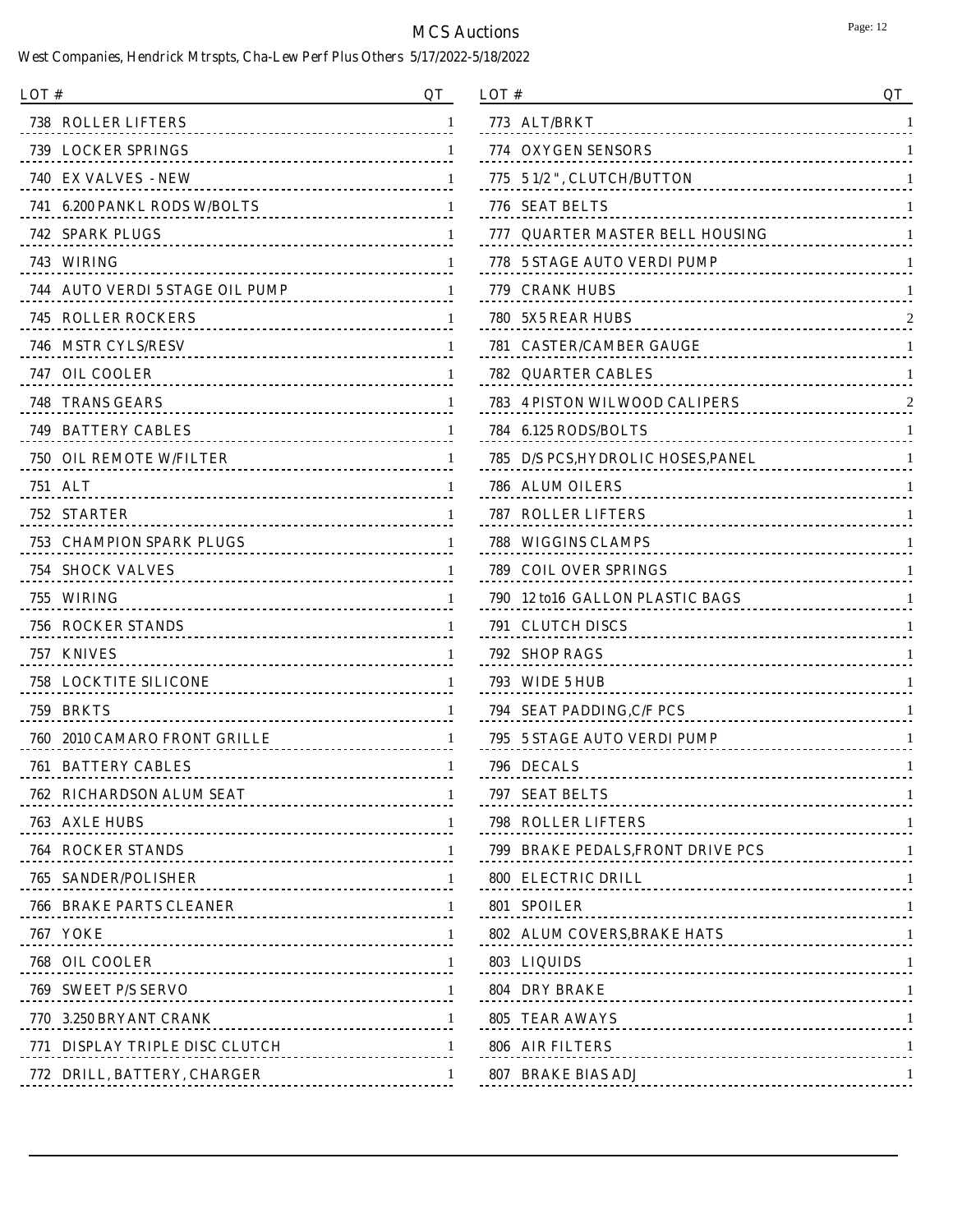| LOT #                                                          | OТ |
|----------------------------------------------------------------|----|
| 808<br><b>PLASTIC BAGS</b><br>------------------------------   | 1  |
| 809<br><b>COIL OVER SPRINGS</b>                                |    |
| <b>810 ROLLER LIFTERS</b>                                      | 1  |
| <b>ELECTRIC FUEL PUMP</b><br>811<br><u></u>                    | 1  |
| 812 4:00 R & P<br><u></u>                                      | 1  |
| 813.<br><b>EXHAUST PC</b><br>--------------------------------- | 1  |
| 814 WIX FILTERS                                                | 1  |
| 815<br><b>CARB SPACERS, CHARGERS</b><br>.                      | 1  |
| 816 6 STAGE AUTO VERDI PUMP<br>.                               | 1  |
| <b>LIGHT WEIGHTJACKETS</b><br>817<br><u>.</u>                  | 1  |
| 818 LOCKER<br>----------------------------------               | 1  |
| 819<br>FLYWHEEL<br>----------------------------------          | 1  |
| 820 USED VALVES                                                | 1  |
| <b>BEARINGS/SEALS</b><br>821<br>______________________________ | 1  |
| <b>METAL S/S STRAPS</b><br>822                                 | 1  |
| TILTON TRIPLE DISC CLUTCH<br>823<br><u>.</u>                   | 1  |
| 824 BEARINGS<br><u></u>                                        | 1  |
| <b>GEARS/TRANS SHAFT</b><br>825                                | 1  |
| 826 SEAT BELTS<br><u></u>                                      | 1  |
| 827<br><b>AXLES</b><br>                                        | 1  |
| PONCHO RAIN GEAR<br>828                                        | 1  |
| 829<br><b>REAR SWAY BAR ARMS</b><br><u>-------------------</u> | 1  |
| 830<br>TILTON TRIPLE DISC CLUTCH                               | 1  |
| 831<br><b>BALL JOINTS</b>                                      | 1  |
| 832 SIMPSON WORK PANTS                                         | -1 |
| 833 5 STAGE AUTO VERDI PUMP                                    | -1 |
| <b>834 BRAKE PADS</b>                                          | -1 |
| 835 FILTERS                                                    | -1 |
| 836 INSULATION                                                 | -1 |
| 837 6.200 RODS/BOLTS                                           | -1 |
| <b>838 ROLLER LIFTERS</b>                                      | -1 |
|                                                                | -1 |
| <b>840 FIRE BOTTLE</b>                                         | -1 |
| <b>841 ALUM ROLLER LIFTERS</b>                                 | -1 |
| <b>842 SIMPSON WORK PANTS</b>                                  | -1 |
|                                                                |    |

| LOT#                                              | QT |
|---------------------------------------------------|----|
| 843<br><b>K&amp;N FILTERS</b>                     | 1  |
| 844<br><b>STEEL ROLLER ROCKERS</b>                | 1  |
| 845<br><b>CLUTCH DISC, PLATES</b>                 | 1  |
| <b>POPPETS</b><br>846                             | 1  |
| 847<br><b>OIL COOLER DUCTS</b>                    | 1  |
| 848<br><b>VALVE SPRINGS</b>                       | 1  |
| 849<br><b>WIX OIL FILTERS</b>                     | 1  |
| 850<br><b>RETAINERS</b>                           | 1  |
| 851 12 V SPEAKERS                                 | 1  |
| 852<br><b>ROLLER LIFTERS</b>                      | 1  |
| 853<br>110 V WINCH<br>                            | 1  |
| <b>SIMPSON SAFETY STRAP</b><br>854                | 1  |
| 855<br><b>DECALS</b>                              | 1  |
| 856<br><b>6.00 RODS/BOLTS</b>                     | 1  |
| <b>AUTO VERDI 5 STAGE PUMP</b><br>857<br>.        | 1  |
| 858<br>3.89 R&P<br><u>----------------------</u>  | 1  |
| 859<br><b>ROCKER BARS</b><br>                     |    |
| 860 LOCKER<br><u>----------------------------</u> | 1  |
| <b>861 ROCKER STANDS</b><br>                      | 1  |
| <b>VALVE SPRINGS</b><br>862<br><u></u>            | 1  |
| 863<br><b>ID TAGS</b>                             | 1  |
| 864<br><b>ROCKER STANDS</b>                       | 1  |
| 865<br><b>WINDOW NETS</b>                         | 1  |
| <b>DEWALT BATTERY/CHGRS/ELEC HDW</b><br>866       | 1  |
| 867 6.200 PANKL RODS W/BOLTS                      | 1  |
| 868 TRAC BAR HDW-FILTER-PITMAN ARMS 1             |    |
| 869 ROCKER BARS                                   |    |
|                                                   |    |
| 871 AUTO VERDI 6 STAGE OIL PUMP 1                 |    |
| 872 TRANS PCS                                     |    |
| 873 DECALS                                        |    |
| 874 MECHANIX APRONS/ULTRA SHIRT 1                 |    |
| 875 EX VALVES-NEW                                 |    |
| 876 AXLE CAPS-SPROCKETS                           | -1 |
| 877 WIX FILTERS                                   | 1  |
|                                                   |    |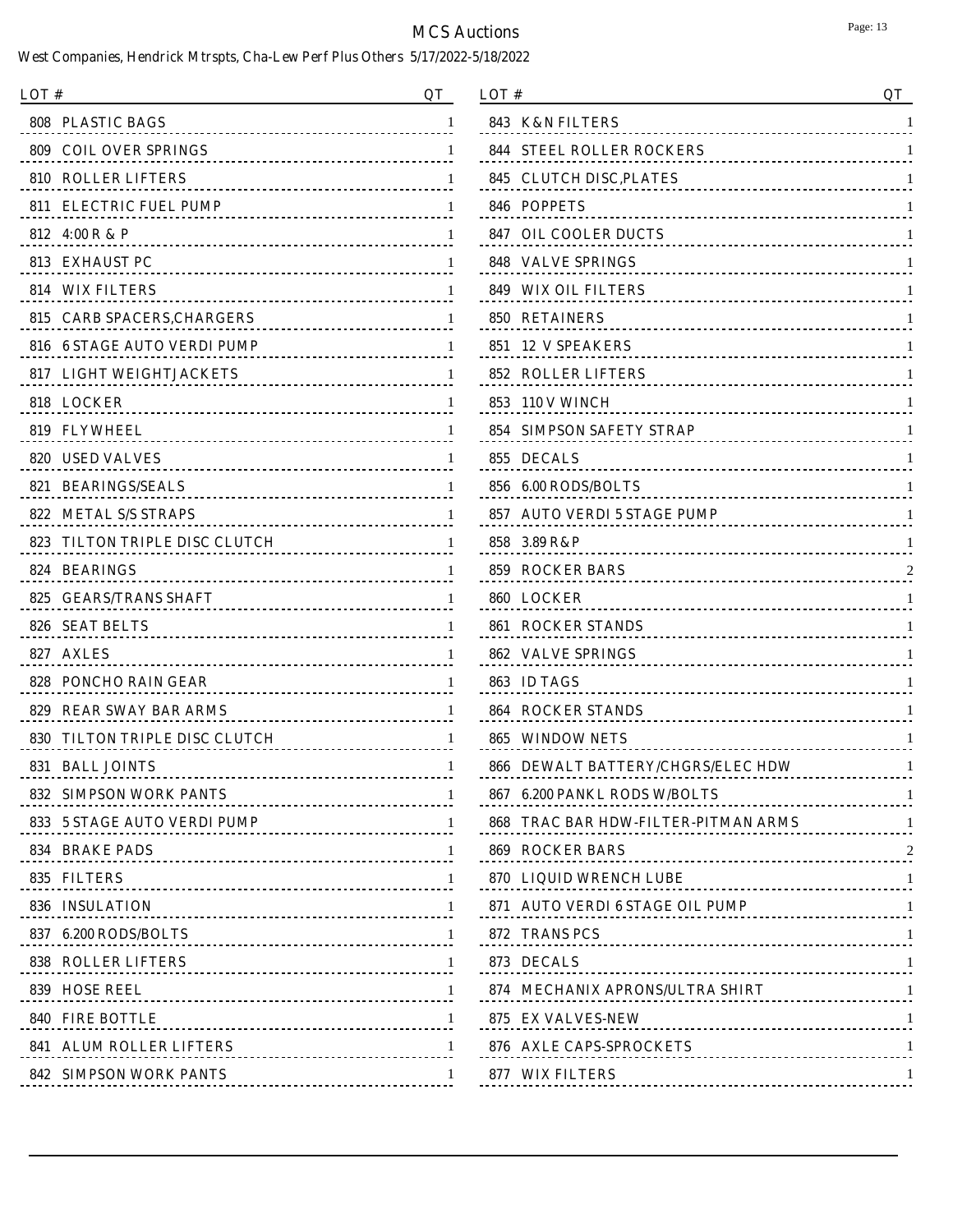| LOT #                                                            | OТ |
|------------------------------------------------------------------|----|
| 878 AXLES<br><u></u>                                             | 1  |
| 879 WELD-ON CHASSIS PCS-WHEEL SPACERS                            | 1  |
| 880 -<br>TIMKEN BEARINGS-WINCH CABLE<br>.                        | 1  |
| 881 – LS WIRING HARNESS                                          | 1  |
| 882 WINCH & MOUNT<br>---------------------------------           | 1  |
| 883 MEMORABILIA<br>                                              | 1  |
| 884 AUTIO VERDI 6 STAGE OIL PUMP                                 | 1  |
| 885.<br>PETERSON IN -LINE FILTER<br>.                            | 1  |
| 886 ROLLER BEARING-OIL PUMP COVERS<br><u>.</u>                   | 1  |
| <b>887 RESERVOIR</b>                                             | 1  |
| <b>888 ROCKER BARS</b><br>-----------------------------------    |    |
| 889 – WIX FILTERS<br>                                            | 1  |
| <b>890 LC ACCELL SPARK PLUG WIRES</b>                            | 1  |
| <b>891 LIQUID WRENCH LUBE</b>                                    | 1  |
| 892 FUEL LINE                                                    | 1  |
| 893 NEC COMP MONITOR                                             | 1  |
| <b>894 CHAMPION SPARK PLUGS</b><br>----------------------------- | 1  |
| <b>895 WATER NECKS</b>                                           | 1  |
| 896 VALVES-NEW-PARTIAL SETS                                      | 1  |
| 1 1/4 " SWAYBAR<br>897                                           | 1  |
| 898<br><b>STEERING KNUCKLES &amp; PCS</b>                        | 1  |
| 899 DEWALT DRILL & ANGLE DRILL<br><u></u>                        | 1  |
| 900 DECALS<br>                                                   | 1  |
| <b>WIRING - BATTERY CONNECTORS</b><br>901                        | 1  |
| 902 WIRING                                                       | -1 |
| 903 PUSH TO TALK HDW 1                                           |    |
| 904 ACCEL COIL PACKS                                             |    |
| 905 DRILL BITS 1                                                 |    |
| 906 DIGITAL DASHBOARD                                            |    |
| 907 2" SWAY BAR 1 2007 2" SWAY BAR                               |    |
| 908 AUTO VERDI 6 STAGE OIL PUMP 1                                |    |
| 909 MEMORABILIA 1                                                |    |
| 910 MSD IGN BOX                                                  | -1 |
| 911 CLUTCH & REACTION PLATES 1                                   |    |
| 912 SHIFTER BOOTS                                                | -1 |

| LOT#                                                              | QT |
|-------------------------------------------------------------------|----|
| 913<br>3.89 RING & PINION<br>                                     | 1  |
| 914<br><b>JACK HANDLES</b>                                        | 1  |
| <b>HUBBEL CONNECTORS</b><br>915                                   | 1  |
| <b>BOLTS - MID MUNT BRKTS</b><br>916                              | 1  |
| <b>6.00 CARRILLO RODS W/BOLTS</b><br>917<br>                      | 1  |
| 918 -<br><b>FLYWHEEL</b>                                          | 1  |
| 919<br><b>WRIST PINS</b><br>                                      | 1  |
| <b>INTAKE VALVES - NEW</b><br>920                                 | 1  |
| <b>OUARTERMASTER CLUTCH DISCS</b><br>921<br>.                     | 1  |
| <b>ROLLER LIFTERS</b><br>922<br>                                  | 1  |
| <b>HP PRINTER</b><br>923<br>------------------------------------- | 1  |
| 924<br><b>MEMORABILIA W/BINDER</b>                                | 1  |
| <b>ROD BOLTS - SPACERS - BRAIDED LINE</b><br>925<br><u>.</u>      | 1  |
| 926<br><b>SHIFTER BOOTS</b><br>                                   | 1  |
| 927<br><b>VALVE SPRINGS</b><br>                                   | 1  |
| 928<br><b>WINDOW NETS</b>                                         | 1  |
| <b>LIQUID WRENCH LUBE</b><br>929<br><u></u>                       | 1  |
| 930<br><b>CHASSIS DOLLIES</b><br>------------------------------   | 1  |
| <b>ROCKER STANDS</b><br>931<br>                                   | 1  |
| 932<br><b>CHAMPION SPARK PLUGS</b>                                | 1  |
| <b>6.00 CARRILLO RODS W/BOLTS</b><br>933<br>.                     | 1  |
| 934<br><b>RETAINERS</b><br>                                       | 1  |
| <b>AUTO VERDI 5 STAGE OIL PUMP</b><br>935<br><u></u>              | 1  |
| 936<br><b>AIR FILTERS</b><br>                                     | 1  |
| 937 AXLES<br>---------------------------------                    | 1  |
| 938 ROLLER LIFTERS<br>-------------------------------------       |    |
| 939 DAYTON MOTOR                                                  | -1 |
| 940 SEAT HALO - RICHARDSON 1                                      |    |
| 941 PIT PANTS                                                     |    |
| 942 SPRING CUPS                                                   |    |
| 943 D/S TANK HEATERS                                              | -1 |
| 944 FIREBOTTLE BRKTS                                              |    |
| 945 LIFTER BUSHINGS                                               | -1 |
| 946 SIMPSON CONSECO PANTS                                         | -1 |
| 947 6.200 CARRILLO RODS W/BOLTS                                   | -1 |
|                                                                   |    |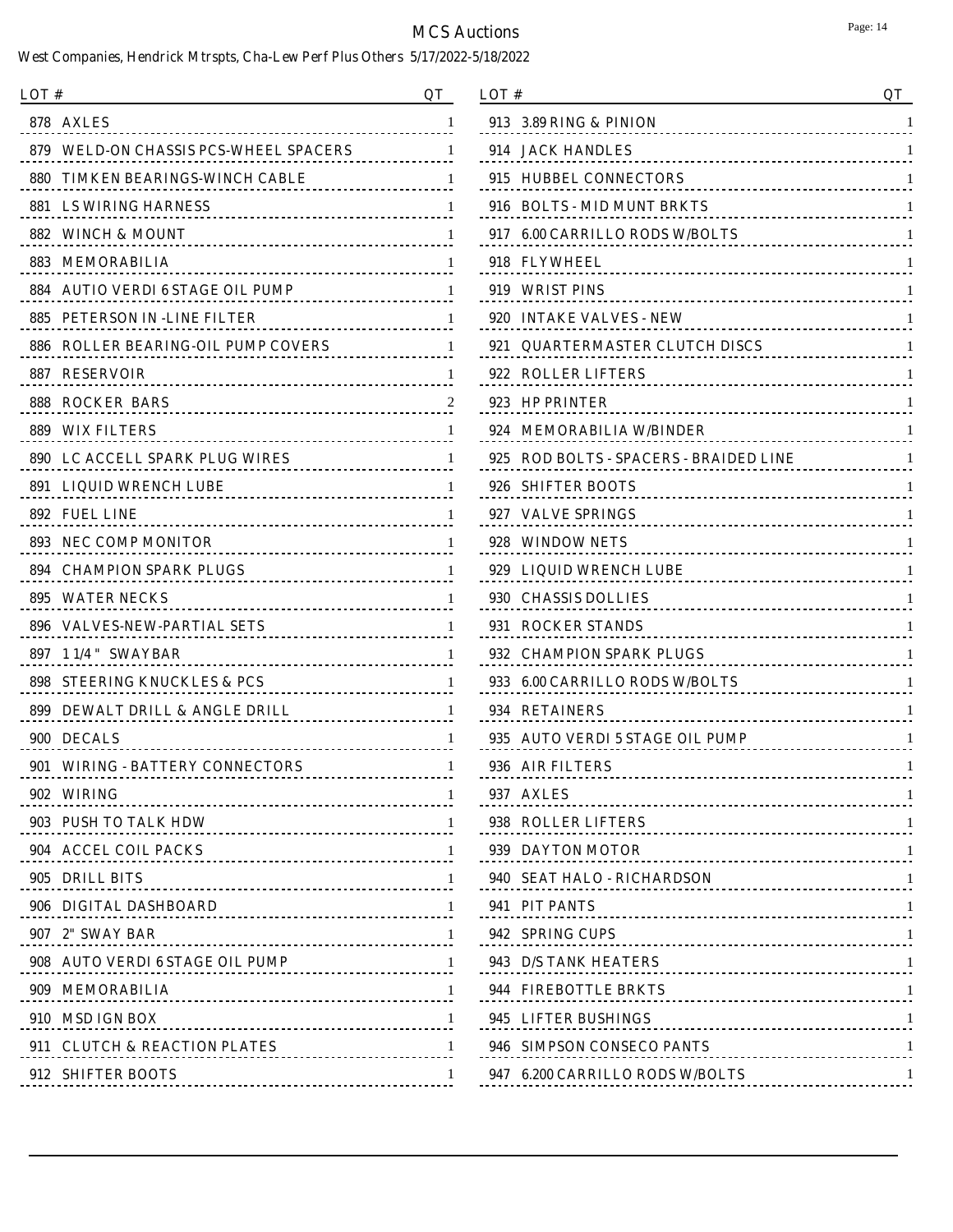| LOT #                              | OТ           |
|------------------------------------|--------------|
| 948 ROLLER ROCKERS                 | 1            |
| 949 RAIN PONCHOS - FOYT RACING     | 1            |
| 950 SHOCK PCS                      | 1            |
| 951 BALL JOINTS                    | 1            |
| 952 FLYWHEEL                       | $\mathbf{I}$ |
| 953 AUTO VERDI 5 STAGE OIL PUMP    | 1            |
| 954 ID TAGS                        | $\mathbf{I}$ |
| 955 FUEL HOSES - AIR LINE          | 1            |
| 956 MEMORABILIA                    | $\mathbf{I}$ |
| 957 REAR SWAY BAR ARMS             | 1            |
| 958 DECALS                         | $\mathbf{I}$ |
| 959 CAMARO CONTROL ARMS            | 1            |
| 960 ROCKER BARS                    | $\mathbf{z}$ |
| 961 ROLLER LIFTERS                 | 1            |
| 962 ROCKER STANDS                  |              |
| 963 AUTO VERDI 5 STAGE OIL PUMP    | 1            |
| 964 RETAINERS                      |              |
| 965 ELEC WIRNG                     | 1            |
| 966 BEARINGS & SEALS               |              |
| 967 VALVE SPRINGS                  | 1            |
| 968 6" CARRILLO RODS W/BOLTS       | 1            |
| 969 LOCKER                         | 1            |
| 970 MSTR CYL W/RESV                |              |
| <b>BEARINGS</b><br>971<br><u>.</u> | 1            |
| 972 WIX FILTERS                    | $\perp$      |
| 973 AIR FILTERS 1                  |              |
| 974 MOLDING - SEALS - TEAR OFFS 1  |              |
| 975 BALL JOINTS 1                  |              |
| 976 RETAINERS                      |              |
| 977 6.200 CARR RODS W/BOLTS 1      |              |
| 978 BRAKE PADS 1                   |              |
| 979 ROLLER ROCKERS 1               |              |
| 980 COIL SPRINGS 1                 |              |
| 981 3.13 RING & PINION             | $\perp$      |
| 982 BRAIDED LINE                   | 1            |
|                                    |              |

| LOT #                                           | QT                                        |
|-------------------------------------------------|-------------------------------------------|
| 983.<br><b>AXLES</b>                            | 1                                         |
| 984<br>WIRING                                   | 1<br><u>.</u>                             |
| 985<br><b>ALUM BRKTS</b>                        | <u></u>                                   |
| 986                                             | 3/16" WIRE PROTECTOR & ALUM RINGS<br>1    |
| 987<br>TRIPLE DISC CLUTCH  - INCOMPLETE         | 1                                         |
| 988<br><b>GAUGES</b>                            | 1                                         |
| 989<br>WINDOW & SEAT HDW                        | 1                                         |
| <b>PLASTIC DUCT - VISOR - RESV</b><br>990       | 1                                         |
| 991<br><b>METAL CONNECTORS</b>                  | 1                                         |
| 992<br><b>HEIMS - BALL JOINTS</b>               | 1                                         |
| 993<br><b>AXLES</b>                             | 1<br><u></u>                              |
| 994<br><b>BRKTS</b>                             | 1<br><u>---------------------</u>         |
| 995<br><b>BRAKE HATS</b>                        | 1                                         |
| 996<br>TRANS SHAFTS & GEARS                     | 1                                         |
| 997<br><b>ALUM PCS</b>                          | 1<br>                                     |
| <b>CALIPER BRKT - ON/OFF SWITCH/FUEL</b><br>998 | 1                                         |
| <b>HEAD PART</b>                                |                                           |
| 999-<br><b>ROLLER ROCKERS</b>                   |                                           |
| 1000  CAPS & PLUGS                              | 1                                         |
| 1001 HEAT SHRINK - PLASTIC TUBING               | 1                                         |
| <b>1002 BATTERY QUICK DISCONNECTS</b>           | 1                                         |
| 1003  NUTS - BOLTS - WASHERS                    | 1<br><u>.</u>                             |
| 1004   AUTO VERDI 6 STAGE OIL PUMP              | 1                                         |
| 1005   WIRING CONNECTORS                        | 1                                         |
| 1006 AXLES                                      | 1                                         |
| 1007 WIRING - MOLDING - AIR FILTERS             | RS 1                                      |
| <b>1008 TRACTOR TRAILER HUB CAPS</b>            |                                           |
|                                                 | 1009 NUTS - BOLTS - WASHERS - AXLE CAPS 1 |
| 1010 TUBING                                     |                                           |
|                                                 | 1011 ELEC HDW & TRAILER HDW 1             |
| 1012 WIRING                                     |                                           |
| 1013 BALL JOINTS                                |                                           |
|                                                 |                                           |
| 1015 TRANS GEARS                                |                                           |
| 1016 ROCKER STANDS                              |                                           |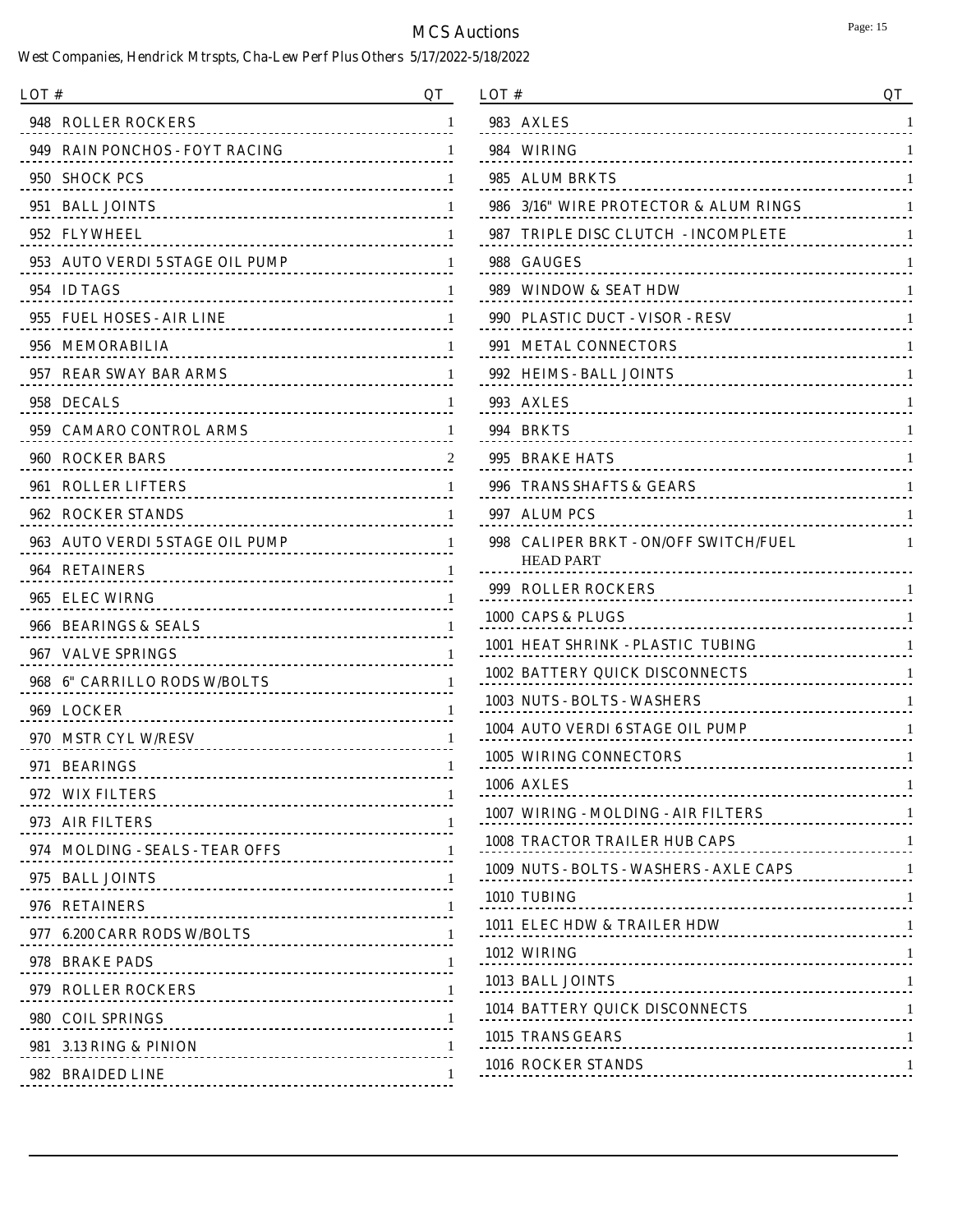$\overline{\phantom{a}}$ 

| <b>1017 OIL COOLER W/SHROUD</b><br>1052 REAR SWAY BAR ARMS<br>1018 AUTO VERDI 5 STAGE OIL PUMP<br>1053 PERF FRIC 4 PISTON CALIPER<br>1019 ELEC FAN<br>1054 TRANS SHAFTS & GEARS<br>1020 HEADERS<br>1055 DEWALT 1/2" IMPACT-BATTERY<br>1021 TUBING<br>1056 EPOXY GUN<br>1057 AUTO VERDI 5 STAGE OIL PUMP<br>1022 MID MOUNT BRKTS<br>1023 RETAINERS<br><b>1058 SLUGS-WATER FITTINGS-CARB GASKET</b><br>1024 BRAKE PEDALS<br>1059 BLACK BAGS<br><b>1025 ROLLER ROCKERS-PUSH RODS</b><br>1060 ALUM BRKTS<br>1026 AUTO VERDI 5 STAGE OIL PUMP<br>1061 6.200 CARR RODS W/BOLTS<br>1062 DEWALT 18 V DRILL-BATTERY CHRGR<br>1027 3.18 R&P<br><b>1028 STEERING COLUMN BRKTS</b><br>1063 BANDING SUPPLIES<br>.<br>1029 6.200 CARR RODS W/BOLTS<br>1064 16: S/S WHEEL COVERS-EMPTY CASES<br>1030 RADIO HEADSET/WIRING<br>1065 ROCKER STANDS<br>.<br>1031 BRAIDED LINE<br>5053 FUEL CABLES<br>5054 WIRE TAINER<br><b>1032 CALIPER BRKTS</b><br>1033 MAC 1/2" RATCHET<br>5055 MICROWAVE<br>1034 BATTERY BOX<br>5056 2 TIER PARTS CART<br><u></u><br>1035 REAR SWAY BAR ARMS<br>5057 CRAFTSMAN 10 DRAWER TOOL BOX<br>.<br>1036 FUEL CELL TOP-ALUM PC<br>5058 CRAFTSMAN 5 DRAWER TOOL BOX<br>1037 RETAINERS<br>5059 COOLER<br><b>1038 AXLES</b><br>5060 SAFETY KLEEN BARREL<br>1039 TRANS SHAFT & GEARS<br><b>5061 TIDE UNIFORM SHIRT</b><br>1040 BALL JOINTS<br>5062 SPENCER RACING JACKET<br><b>1041 ROLLER LIFTERS</b><br><b>5063 CREW UNIFORM PANTS</b><br>1<br>5064 HARRAH'S CREW SHIRT XL<br><b>1042 C/F PCS</b><br>-1<br><u></u><br>5065 CONSECO-AJ FOYT-RACING UNIFORM<br>1043 3.15 R&P<br><b>1044 AXLES</b><br>5066 CENTRAL PNEUMATIC AIR COM<br>.<br>1045 ELEC HDW-WIRING<br>5067 EMPTY BARREL<br>-------------------------------------<br>5068 DRAGONSLAYER SHOCK/SPRING LOAD TRESTER<br><b>1046 ROLLER LIFTERS</b><br>$\mathbf{1}$<br>----------------------------------<br>1047 AUTO VERDI 5 STAGE OIL PUMP<br><b>5069 KEROSENE HEATER</b><br>------------------------------------<br><b>1048 STEERING COLUMN BRKTS</b><br><u> ------------------------</u><br>5070 DOLLIES<br>1049 WELDING CABLES-ELEC PLUGS<br><u></u><br>5071 STAR PIT SIGN<br>1050 BALL JOINTS<br>------------------------------------<br>5072 BAR STOOLS<br><b>1051 BRAKE PADS-SHIFTER BOOT-BOLTS</b> | LOT # | QT | LOT# | QT           |
|--------------------------------------------------------------------------------------------------------------------------------------------------------------------------------------------------------------------------------------------------------------------------------------------------------------------------------------------------------------------------------------------------------------------------------------------------------------------------------------------------------------------------------------------------------------------------------------------------------------------------------------------------------------------------------------------------------------------------------------------------------------------------------------------------------------------------------------------------------------------------------------------------------------------------------------------------------------------------------------------------------------------------------------------------------------------------------------------------------------------------------------------------------------------------------------------------------------------------------------------------------------------------------------------------------------------------------------------------------------------------------------------------------------------------------------------------------------------------------------------------------------------------------------------------------------------------------------------------------------------------------------------------------------------------------------------------------------------------------------------------------------------------------------------------------------------------------------------------------------------------------------------------------------------------------------------------------------------------------------------------------------------------------------------------------------------------------------------------------------------------------------------------------------------------------------------------------------------------------------------------------------------------|-------|----|------|--------------|
|                                                                                                                                                                                                                                                                                                                                                                                                                                                                                                                                                                                                                                                                                                                                                                                                                                                                                                                                                                                                                                                                                                                                                                                                                                                                                                                                                                                                                                                                                                                                                                                                                                                                                                                                                                                                                                                                                                                                                                                                                                                                                                                                                                                                                                                                          |       |    |      |              |
|                                                                                                                                                                                                                                                                                                                                                                                                                                                                                                                                                                                                                                                                                                                                                                                                                                                                                                                                                                                                                                                                                                                                                                                                                                                                                                                                                                                                                                                                                                                                                                                                                                                                                                                                                                                                                                                                                                                                                                                                                                                                                                                                                                                                                                                                          |       |    |      |              |
|                                                                                                                                                                                                                                                                                                                                                                                                                                                                                                                                                                                                                                                                                                                                                                                                                                                                                                                                                                                                                                                                                                                                                                                                                                                                                                                                                                                                                                                                                                                                                                                                                                                                                                                                                                                                                                                                                                                                                                                                                                                                                                                                                                                                                                                                          |       |    |      |              |
|                                                                                                                                                                                                                                                                                                                                                                                                                                                                                                                                                                                                                                                                                                                                                                                                                                                                                                                                                                                                                                                                                                                                                                                                                                                                                                                                                                                                                                                                                                                                                                                                                                                                                                                                                                                                                                                                                                                                                                                                                                                                                                                                                                                                                                                                          |       |    |      |              |
|                                                                                                                                                                                                                                                                                                                                                                                                                                                                                                                                                                                                                                                                                                                                                                                                                                                                                                                                                                                                                                                                                                                                                                                                                                                                                                                                                                                                                                                                                                                                                                                                                                                                                                                                                                                                                                                                                                                                                                                                                                                                                                                                                                                                                                                                          |       |    |      |              |
|                                                                                                                                                                                                                                                                                                                                                                                                                                                                                                                                                                                                                                                                                                                                                                                                                                                                                                                                                                                                                                                                                                                                                                                                                                                                                                                                                                                                                                                                                                                                                                                                                                                                                                                                                                                                                                                                                                                                                                                                                                                                                                                                                                                                                                                                          |       |    |      |              |
|                                                                                                                                                                                                                                                                                                                                                                                                                                                                                                                                                                                                                                                                                                                                                                                                                                                                                                                                                                                                                                                                                                                                                                                                                                                                                                                                                                                                                                                                                                                                                                                                                                                                                                                                                                                                                                                                                                                                                                                                                                                                                                                                                                                                                                                                          |       |    |      |              |
|                                                                                                                                                                                                                                                                                                                                                                                                                                                                                                                                                                                                                                                                                                                                                                                                                                                                                                                                                                                                                                                                                                                                                                                                                                                                                                                                                                                                                                                                                                                                                                                                                                                                                                                                                                                                                                                                                                                                                                                                                                                                                                                                                                                                                                                                          |       |    |      |              |
|                                                                                                                                                                                                                                                                                                                                                                                                                                                                                                                                                                                                                                                                                                                                                                                                                                                                                                                                                                                                                                                                                                                                                                                                                                                                                                                                                                                                                                                                                                                                                                                                                                                                                                                                                                                                                                                                                                                                                                                                                                                                                                                                                                                                                                                                          |       |    |      |              |
|                                                                                                                                                                                                                                                                                                                                                                                                                                                                                                                                                                                                                                                                                                                                                                                                                                                                                                                                                                                                                                                                                                                                                                                                                                                                                                                                                                                                                                                                                                                                                                                                                                                                                                                                                                                                                                                                                                                                                                                                                                                                                                                                                                                                                                                                          |       |    |      |              |
|                                                                                                                                                                                                                                                                                                                                                                                                                                                                                                                                                                                                                                                                                                                                                                                                                                                                                                                                                                                                                                                                                                                                                                                                                                                                                                                                                                                                                                                                                                                                                                                                                                                                                                                                                                                                                                                                                                                                                                                                                                                                                                                                                                                                                                                                          |       |    |      |              |
|                                                                                                                                                                                                                                                                                                                                                                                                                                                                                                                                                                                                                                                                                                                                                                                                                                                                                                                                                                                                                                                                                                                                                                                                                                                                                                                                                                                                                                                                                                                                                                                                                                                                                                                                                                                                                                                                                                                                                                                                                                                                                                                                                                                                                                                                          |       |    |      |              |
|                                                                                                                                                                                                                                                                                                                                                                                                                                                                                                                                                                                                                                                                                                                                                                                                                                                                                                                                                                                                                                                                                                                                                                                                                                                                                                                                                                                                                                                                                                                                                                                                                                                                                                                                                                                                                                                                                                                                                                                                                                                                                                                                                                                                                                                                          |       |    |      |              |
|                                                                                                                                                                                                                                                                                                                                                                                                                                                                                                                                                                                                                                                                                                                                                                                                                                                                                                                                                                                                                                                                                                                                                                                                                                                                                                                                                                                                                                                                                                                                                                                                                                                                                                                                                                                                                                                                                                                                                                                                                                                                                                                                                                                                                                                                          |       |    |      |              |
|                                                                                                                                                                                                                                                                                                                                                                                                                                                                                                                                                                                                                                                                                                                                                                                                                                                                                                                                                                                                                                                                                                                                                                                                                                                                                                                                                                                                                                                                                                                                                                                                                                                                                                                                                                                                                                                                                                                                                                                                                                                                                                                                                                                                                                                                          |       |    |      |              |
|                                                                                                                                                                                                                                                                                                                                                                                                                                                                                                                                                                                                                                                                                                                                                                                                                                                                                                                                                                                                                                                                                                                                                                                                                                                                                                                                                                                                                                                                                                                                                                                                                                                                                                                                                                                                                                                                                                                                                                                                                                                                                                                                                                                                                                                                          |       |    |      |              |
|                                                                                                                                                                                                                                                                                                                                                                                                                                                                                                                                                                                                                                                                                                                                                                                                                                                                                                                                                                                                                                                                                                                                                                                                                                                                                                                                                                                                                                                                                                                                                                                                                                                                                                                                                                                                                                                                                                                                                                                                                                                                                                                                                                                                                                                                          |       |    |      |              |
|                                                                                                                                                                                                                                                                                                                                                                                                                                                                                                                                                                                                                                                                                                                                                                                                                                                                                                                                                                                                                                                                                                                                                                                                                                                                                                                                                                                                                                                                                                                                                                                                                                                                                                                                                                                                                                                                                                                                                                                                                                                                                                                                                                                                                                                                          |       |    |      |              |
|                                                                                                                                                                                                                                                                                                                                                                                                                                                                                                                                                                                                                                                                                                                                                                                                                                                                                                                                                                                                                                                                                                                                                                                                                                                                                                                                                                                                                                                                                                                                                                                                                                                                                                                                                                                                                                                                                                                                                                                                                                                                                                                                                                                                                                                                          |       |    |      |              |
|                                                                                                                                                                                                                                                                                                                                                                                                                                                                                                                                                                                                                                                                                                                                                                                                                                                                                                                                                                                                                                                                                                                                                                                                                                                                                                                                                                                                                                                                                                                                                                                                                                                                                                                                                                                                                                                                                                                                                                                                                                                                                                                                                                                                                                                                          |       |    |      |              |
|                                                                                                                                                                                                                                                                                                                                                                                                                                                                                                                                                                                                                                                                                                                                                                                                                                                                                                                                                                                                                                                                                                                                                                                                                                                                                                                                                                                                                                                                                                                                                                                                                                                                                                                                                                                                                                                                                                                                                                                                                                                                                                                                                                                                                                                                          |       |    |      |              |
|                                                                                                                                                                                                                                                                                                                                                                                                                                                                                                                                                                                                                                                                                                                                                                                                                                                                                                                                                                                                                                                                                                                                                                                                                                                                                                                                                                                                                                                                                                                                                                                                                                                                                                                                                                                                                                                                                                                                                                                                                                                                                                                                                                                                                                                                          |       |    |      |              |
|                                                                                                                                                                                                                                                                                                                                                                                                                                                                                                                                                                                                                                                                                                                                                                                                                                                                                                                                                                                                                                                                                                                                                                                                                                                                                                                                                                                                                                                                                                                                                                                                                                                                                                                                                                                                                                                                                                                                                                                                                                                                                                                                                                                                                                                                          |       |    |      |              |
|                                                                                                                                                                                                                                                                                                                                                                                                                                                                                                                                                                                                                                                                                                                                                                                                                                                                                                                                                                                                                                                                                                                                                                                                                                                                                                                                                                                                                                                                                                                                                                                                                                                                                                                                                                                                                                                                                                                                                                                                                                                                                                                                                                                                                                                                          |       |    |      |              |
|                                                                                                                                                                                                                                                                                                                                                                                                                                                                                                                                                                                                                                                                                                                                                                                                                                                                                                                                                                                                                                                                                                                                                                                                                                                                                                                                                                                                                                                                                                                                                                                                                                                                                                                                                                                                                                                                                                                                                                                                                                                                                                                                                                                                                                                                          |       |    |      |              |
|                                                                                                                                                                                                                                                                                                                                                                                                                                                                                                                                                                                                                                                                                                                                                                                                                                                                                                                                                                                                                                                                                                                                                                                                                                                                                                                                                                                                                                                                                                                                                                                                                                                                                                                                                                                                                                                                                                                                                                                                                                                                                                                                                                                                                                                                          |       |    |      |              |
|                                                                                                                                                                                                                                                                                                                                                                                                                                                                                                                                                                                                                                                                                                                                                                                                                                                                                                                                                                                                                                                                                                                                                                                                                                                                                                                                                                                                                                                                                                                                                                                                                                                                                                                                                                                                                                                                                                                                                                                                                                                                                                                                                                                                                                                                          |       |    |      |              |
|                                                                                                                                                                                                                                                                                                                                                                                                                                                                                                                                                                                                                                                                                                                                                                                                                                                                                                                                                                                                                                                                                                                                                                                                                                                                                                                                                                                                                                                                                                                                                                                                                                                                                                                                                                                                                                                                                                                                                                                                                                                                                                                                                                                                                                                                          |       |    |      |              |
|                                                                                                                                                                                                                                                                                                                                                                                                                                                                                                                                                                                                                                                                                                                                                                                                                                                                                                                                                                                                                                                                                                                                                                                                                                                                                                                                                                                                                                                                                                                                                                                                                                                                                                                                                                                                                                                                                                                                                                                                                                                                                                                                                                                                                                                                          |       |    |      |              |
|                                                                                                                                                                                                                                                                                                                                                                                                                                                                                                                                                                                                                                                                                                                                                                                                                                                                                                                                                                                                                                                                                                                                                                                                                                                                                                                                                                                                                                                                                                                                                                                                                                                                                                                                                                                                                                                                                                                                                                                                                                                                                                                                                                                                                                                                          |       |    |      | $\mathbf{1}$ |
|                                                                                                                                                                                                                                                                                                                                                                                                                                                                                                                                                                                                                                                                                                                                                                                                                                                                                                                                                                                                                                                                                                                                                                                                                                                                                                                                                                                                                                                                                                                                                                                                                                                                                                                                                                                                                                                                                                                                                                                                                                                                                                                                                                                                                                                                          |       |    |      |              |
|                                                                                                                                                                                                                                                                                                                                                                                                                                                                                                                                                                                                                                                                                                                                                                                                                                                                                                                                                                                                                                                                                                                                                                                                                                                                                                                                                                                                                                                                                                                                                                                                                                                                                                                                                                                                                                                                                                                                                                                                                                                                                                                                                                                                                                                                          |       |    |      |              |
|                                                                                                                                                                                                                                                                                                                                                                                                                                                                                                                                                                                                                                                                                                                                                                                                                                                                                                                                                                                                                                                                                                                                                                                                                                                                                                                                                                                                                                                                                                                                                                                                                                                                                                                                                                                                                                                                                                                                                                                                                                                                                                                                                                                                                                                                          |       |    |      |              |
|                                                                                                                                                                                                                                                                                                                                                                                                                                                                                                                                                                                                                                                                                                                                                                                                                                                                                                                                                                                                                                                                                                                                                                                                                                                                                                                                                                                                                                                                                                                                                                                                                                                                                                                                                                                                                                                                                                                                                                                                                                                                                                                                                                                                                                                                          |       |    |      |              |
|                                                                                                                                                                                                                                                                                                                                                                                                                                                                                                                                                                                                                                                                                                                                                                                                                                                                                                                                                                                                                                                                                                                                                                                                                                                                                                                                                                                                                                                                                                                                                                                                                                                                                                                                                                                                                                                                                                                                                                                                                                                                                                                                                                                                                                                                          |       |    |      |              |